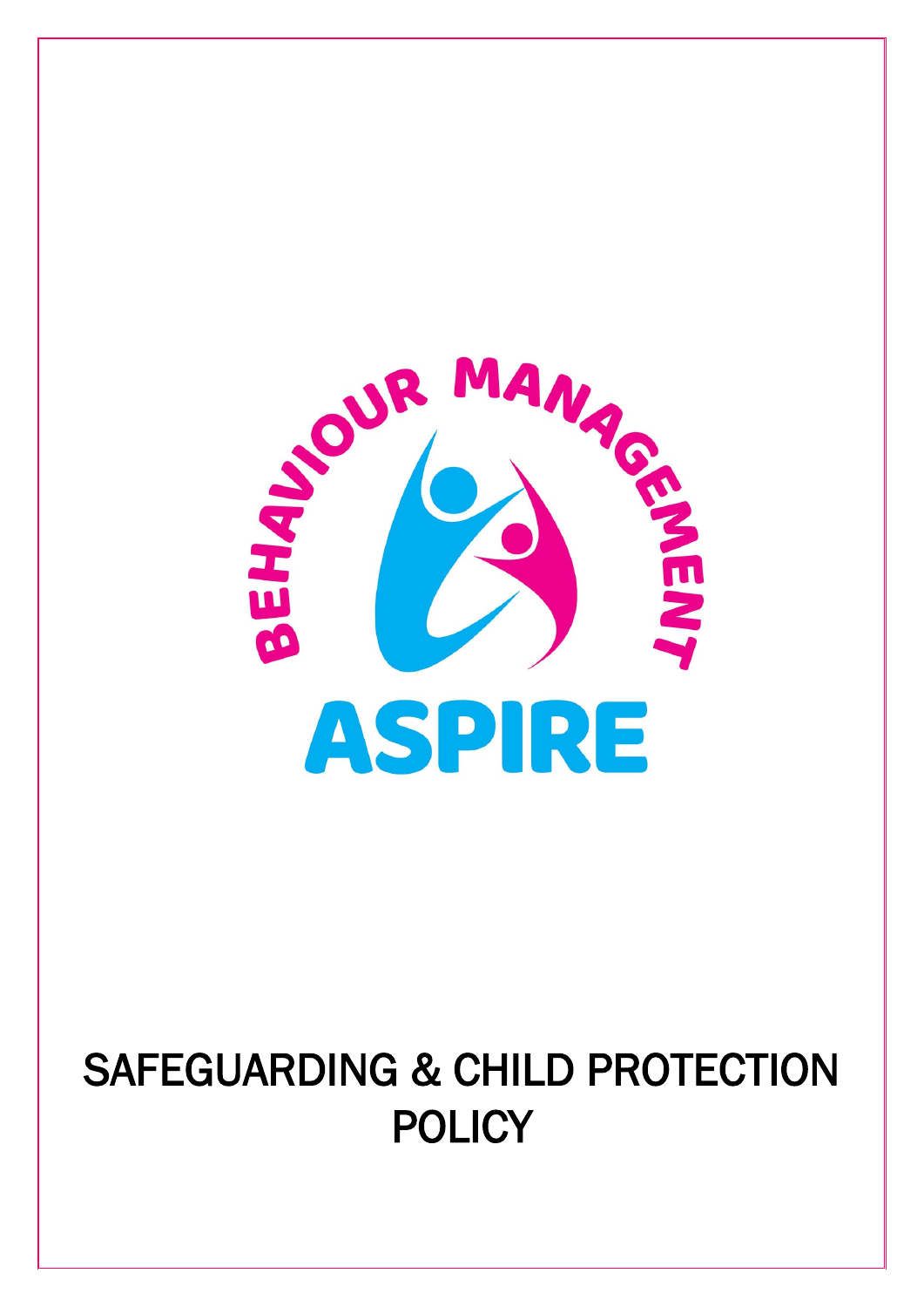

## **SAFEGUARDING & CHILD PROTECTION POLICY**

This school is committed to safeguarding, child protection and promoting the welfare of children and young people and expects all staff and volunteers to share this commitment

Named staff/personnel with specific responsibility for Safeguarding and Child Protection.

This policy will be reviewed annually.

| <b>Academic Year</b>                 | <b>Designated Safeguarding</b><br>Lead (DSL)                | <b>Back Up DSL</b>                                    | <b>Prevent Lead</b>    |
|--------------------------------------|-------------------------------------------------------------|-------------------------------------------------------|------------------------|
| September 2021<br>- July 2022        | The Aspire Hub, Burnley $-$<br><b>Stacey Faulkner</b>       | The Aspire Hub, Burnley -<br><b>Gillian Bullock</b>   | <b>Gillian Bullock</b> |
|                                      | The Aspire Hub, Bolton -<br><b>Katherine Jackson</b>        | The Aspire Hub, Bolton -<br>Georgia Costello          |                        |
|                                      | Outreach-<br><b>Carol Woodall</b>                           | Outreach-<br><b>Danny Maher</b>                       |                        |
|                                      | Both sites -<br><b>Lauren Bullock</b>                       |                                                       |                        |
| September 2020-<br><b>July 2021</b>  | Carol Woodall - Bolton Hub<br>Gillian Bullock - Burnley Hub | Jennifer Jackson Bolton Hub<br>Linda Wyld Burnley Hub | Gillian Bullock        |
| September 2019 -<br><b>July 2020</b> | Elizabeth Overy                                             | <b>Gillian Bullock</b>                                | <b>Gillian Bullock</b> |
| September 2018<br>- July 2019        | Elizabeth Overy                                             | <b>Gillian Bullock</b>                                | <b>Gillian Bullock</b> |
| Feb 2017-<br>September 2017          | Elizabeth Overy                                             | <b>Gillian Bullock</b>                                | <b>Gillian Bullock</b> |

Safeguarding for Designated Staff in School (DSL's should refresh their training every 2 years KCSIE 2018)

| <b>Name of Staff</b><br><b>Member</b> | <b>Area of Business</b>             | Date when last<br>attended<br><b>Safeguarding Training</b> | Date when last<br>attended Prevent<br><b>Training</b> | <b>Provided by Whom</b>                                                                                                                   |
|---------------------------------------|-------------------------------------|------------------------------------------------------------|-------------------------------------------------------|-------------------------------------------------------------------------------------------------------------------------------------------|
| <b>Gillian Bullock</b>                | The Aspire Hub,<br>Bolton + Burnley | 15/03/2017<br>23/10/2019<br>08/10/2019<br>30/08/2021       |                                                       | Phil Threlfall $-$<br>Safeguarding Support<br>Phil Threlfall -<br><b>Safeguarding Training</b><br>Phil Threlfall - DSL<br><b>Training</b> |
| Danny Maher                           | Outreach                            | 23/07/2019<br>08/10/2019<br>30/08/2021                     | 13/04/2017                                            | <b>High Speed Training</b><br>Phil Threlfall -<br><b>Safeguarding Training</b><br>Phil Threlfall - DSL<br><b>Training</b>                 |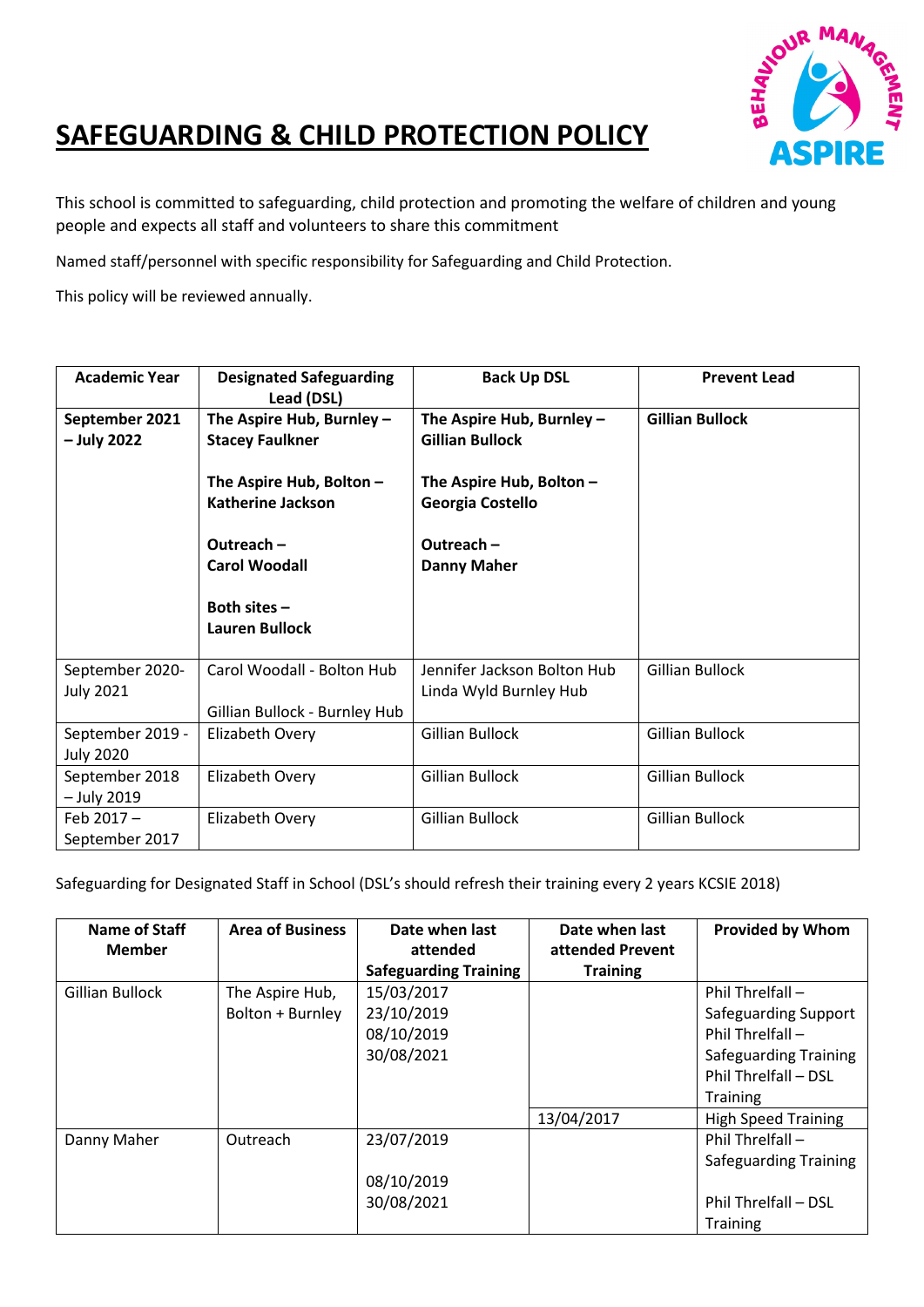

| Jennifer Jackson       | The Aspire Hub,  | 08/10/2019                         | Phil Threlfall - DSL |
|------------------------|------------------|------------------------------------|----------------------|
|                        | <b>Bolton</b>    | 30/08/2021                         | Training             |
| Linda Wyld             | The Aspire Hub,  | 08/10/2019<br>Phil Threlfall - DSL |                      |
|                        | Burnley          |                                    | <b>Training</b>      |
| Carol Woodall          | Outreach         | 08/10/2019                         | Phil Threlfall - DSL |
|                        |                  | 30/08/2021                         | Training             |
| <b>Stacey Faulkner</b> | The Aspire Hub,  | 30/08/2021                         | Phil Threlfall - DSL |
|                        | Burnley          |                                    | Training             |
| Katherine Jackson      | The Aspire Hub,  | 30/08/2021                         | Phil Threlfall - DSL |
|                        | <b>Bolton</b>    |                                    | Training             |
| Georgia Costello       | The Aspire Hub,  | 30/08/2021                         | Phil Threlfall - DSL |
|                        | Bolton           |                                    | Training             |
| Lauren Bullock         | The Aspire Hub,  | 30/08/2021                         | Phil Threlfall - DSL |
|                        | Bolton + Burnley |                                    | Training             |

Safer Recruitment Training

| <b>Name of Staff Member</b> | Date when attended | Provided by whom                   |
|-----------------------------|--------------------|------------------------------------|
| Keri Latham                 | October 2021       | Highspeed Training (online course) |
| Jennifer Jackson            | 24/01/2019         | <b>Bolton LA</b>                   |
| Lauren Bullock              | 09/08/2017         | Highspeed Training (online course) |
| Michael Wood                | 09/08/2017         | Highspeed Training (online course) |
| Gillian Bullock             | 2013               | <b>Bolton LA</b>                   |
| Danny Maher                 | 2013               | <b>Bolton LA</b>                   |

#### 1. **PURPOSE OF A SAFEGUARDING AND CHILD PROTECTION POLICY**

An effective child protection policy is one which provides clear direction to staff and others about expected codes of behaviour in dealing with child protection issues. An effective policy also makes explicit, The Hub's commitment to the development of good practice and sound procedures. This ensures that child protection concerns and referrals may be handled sensitively, professionally and in ways which prioritise the needs of the child.

This policy has been written/updated in line with the new Keeping Children Safe in Education September 2021

[https://assets.publishing.service.gov.uk/government/uploads/system/uploads/attachment\\_data/file/102](https://assets.publishing.service.gov.uk/government/uploads/system/uploads/attachment_data/file/1021914/KCSIE_2021_September_guidance.pdf) [1914/KCSIE\\_2021\\_September\\_guidance.pdf](https://assets.publishing.service.gov.uk/government/uploads/system/uploads/attachment_data/file/1021914/KCSIE_2021_September_guidance.pdf)

Substantial changes have been made to the updated guidance, it is essential that all staff read and understand everything in Part 1.

We ensure we have met the following changes:

- Further information on child criminal and sexual exploitation
- Guidance on responding to peer-on-peer abuse, including sexual harassment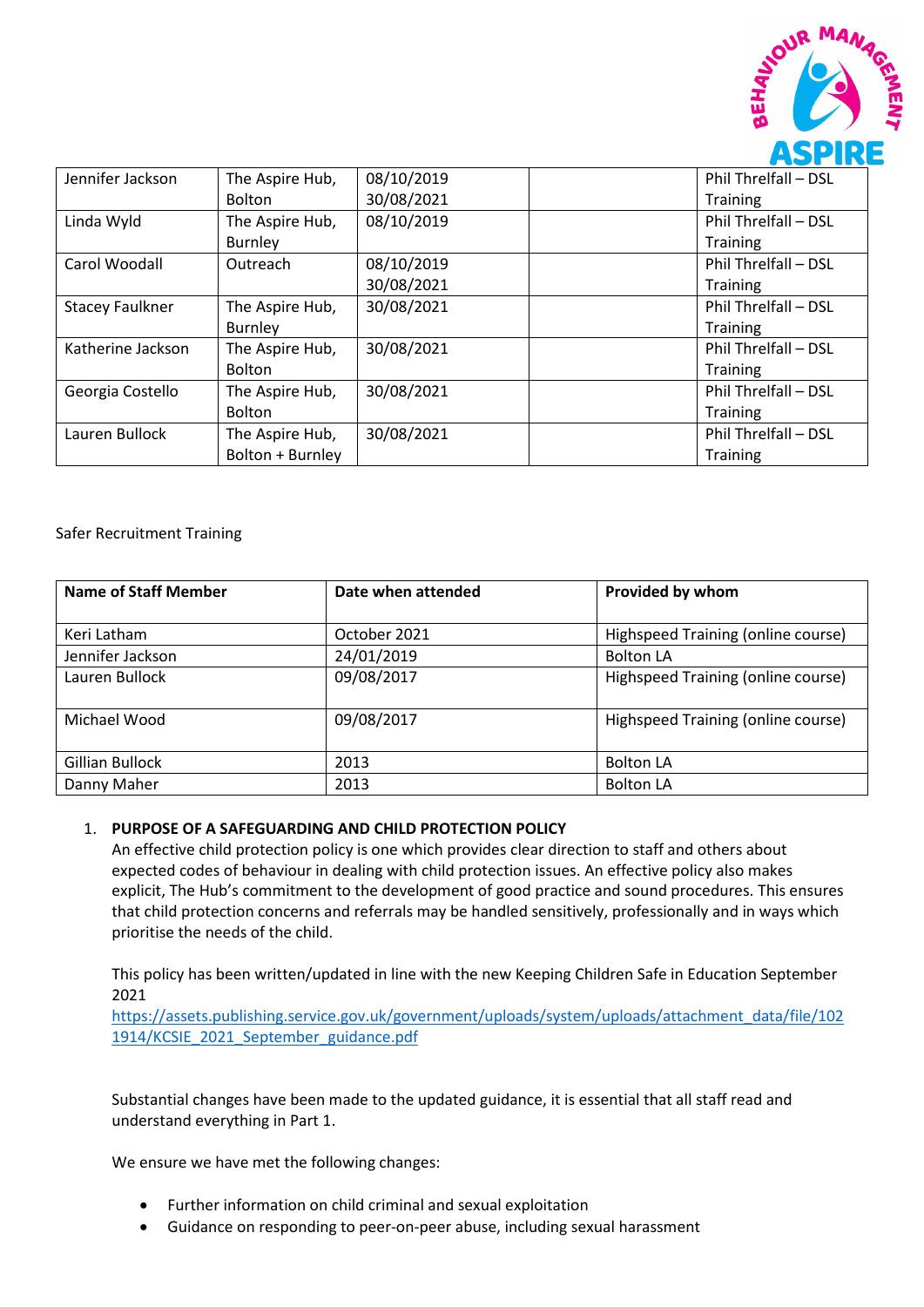• Additional guidance on online safety, including remote education



All staff have attended training of the current and up to date Keeping Children Safe in

Education 2021 document. This involved all staff being given a copy of the document and taking part in the online quiz in September 2021 as part of our training INSET day. All staff have completed the KCSiE Guidance summary document 2021. All staff signed to say this training was received.

All staff attended either Safeguarding Training or DSL Training, conducted by External party, Phil Threlfall, held on Friday 30<sup>th</sup> August 2021 at The Aspire Hub, Bolton.

#### 2. **INTRODUCTION**

The Aspire Hub fully recognises the contribution it can make to protect children and support pupils. There are three main elements to our Safeguarding and Child Protection Policy.

#### **a. Prevention**

Creating a positive atmosphere, teaching and support to pupils where children have opportunities to have a voice and that their wishes and feelings are listened to and taken into account.

#### **b. Protection**

By following agreed procedures, ensuring staff are trained to recognised possible signs and symptoms of abuse and are trained and supported to respond appropriately and sensitively to child protection concerns.

#### **c. Support**

To pupils and staff and to children who may have been abused.

#### **This policy applies to all adults, including volunteers, working in or on behalf of Aspire Behaviour Management Ltd.**

#### 3. **THE HUB COMMITMENT**

The Aspire Hub recognise that high self-esteem, confidence, peer support and clear lines of communication with trusted adults helps all children, and especially those at risk of, or suffering abuse.

The Aspire Hub will therefore:

- a. Establish and maintain an ethos where children feel secure and are encouraged to talk, and are listened to. That they have opportunities to talk and their wishes and feelings are listened to and taken into account.
- b. Ensure that children know that there are adults in The Hub who they can approach if they are worried or are in difficulty.
- c. Include in the curriculum activities and opportunities which equip children with the skills they need to stay safe and/or communicate their fears or concerns about abuse.
- d. Include in the curriculum material which will help children develop realistic attitudes to the responsibilities of adult life, particularly with regard to children and parenting skills. To enable them to develop to their full potential and enter adulthood successfully.
- e. Ensure that every effort will be made to establish effective working relationships with parents/carers, schools and colleagues from other agencies.

#### 4. **FRAMEWORK**

Effective safeguarding systems are those where:

• The child's needs are paramount, and the needs and wishes of the child, be they be a baby or inface, or an older child, should be put first, so that every child received the support they need before a problem escalates.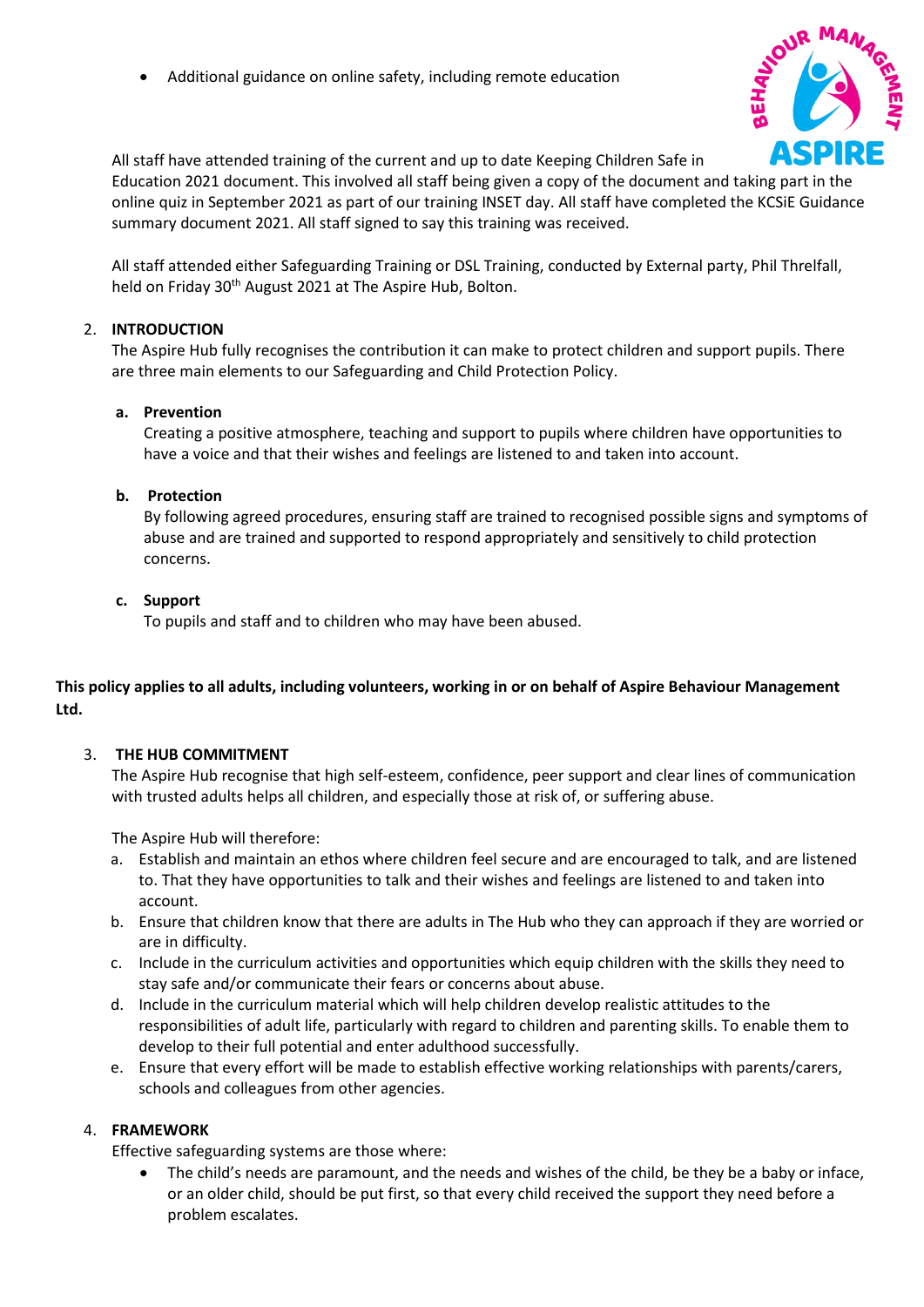• All professionals who come into contact with children and families are alert to their needs and any risks of harm that individual abusers, or potential abusers, may post to those children.



- All professionals share appropriate information in a timely way and can discuss concerns about an individual child with the DSL and recognise their responsibilities in sharing information with the local authority or children's social care where they feel that appropriate action have not been taken by the DSL or their concerns have not been taken seriously.
- High quality professionals are able to use their expert judgement to put the children needs at the heart of the safeguarding system so that the right solutions can be found for each individual child.
- All professionals contribute to whatever actions are needed to safeguard and promote the childs welfare and take part in regularly reviewing the outcomes for the child against specific outcomes.

#### **Safeguarding is the responsibility of ALL adults and especially those working with children.**

#### **5. ROLES AND RESPONSIBILITIES**

#### **The Aspire Hub must ensure that:**

- They comply with their duties under legislation. They must have regard to this guidance to ensure that the policies, procedures are effective and comply with the law at all times.
- The DSL to take leadership responsibility for the organisations safeguarding arrangements.
- There are appropriate policies and procedures in place in order for appropriate action to be taken in a timely manner to safeguard and promote children's welfare.
- The above policies and procedures, particularly concerning referrals of cases of suspected abuse and neglect, are followed by all staff.
- There are appropriate safeguarding responses to children who go missing from education, particularly on repeat occasions, to help identify the risk of abuse and neglect including sexual abuse or exploitation and to help prevent the risks of their going missing in future.
- An appropriate senior member of staff, is appointed to the role of designated safeguarding lead (DSL). The DSL should take lead responsibility for the safeguarding and child protection. This should be explicit in the role-holders job description.
- During term-time the DSL and or a back-up DSL should always be available (during working hours) for staff to discuss any safeguarding concerns. It is a matter for individual settings and safeguarding lead to arrange adequate and appropriate cover arrangements for any out of hours/out of term activities.
- The DSL lead and any deputies should undergo training to provide them with the knowledge and skills required to carry out the role. The training should be updated every two years.
- The Aspire Hub contributes to inter-agency working in line with statutory guidance Working together to safeguard children
- Their safeguarding arrangements take into account the procedures and practice of the local authority.
- They recognise the importance of information sharing between professionals and local agencies.
- All staff members undergo safeguarding and child protection training at induction.
- In addition all staff members should receive regular safeguarding and child protection updates (for example, via email, e-bulletins, staff meetings), as required, but at least annually, to provide them with relevant skills and knowledge to safeguard children effectively.
- They recognise the expertise staff build by undertaking safeguarding training and managing safeguarding concerns on a daily basis. Opportunity should therefore be provided for staff to contribute to and shape safeguarding arrangements and child protection policy.
- Appropriate filters and appropriate monitoring systems are in place.
- Children are taught about safeguarding, including online, through teaching and learning opportunities, as part of providing a board and balanced curriculum.
- Should prevent people who pose a risk of harm from working with children adhering to statutory responsibilities to check staff who work with children, taking proportionate decisions on whether to ask for any checks beyond what is required; and ensuring volunteers are appropriately supervised. The setting should have written recruitment and selection policies and procedures in place.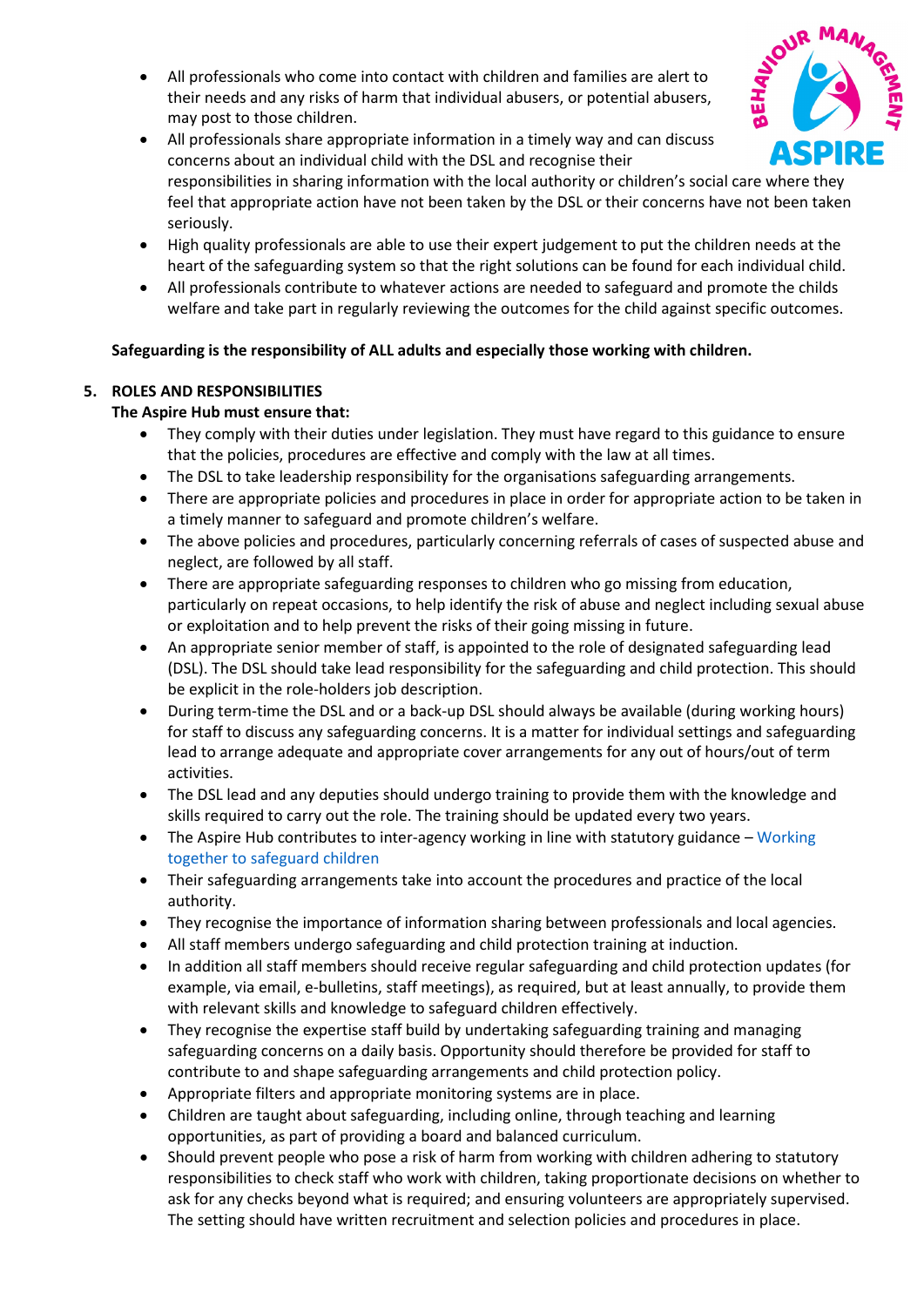- At least one person has undertaken safer recruitment training.
- There are procedures in place to handle allegations against any staff.
- There must be procedures in place to make a referral to the Disclosure and Barring Service (DBS) if a person in regulated activity has been dismissed or removed due to safeguarding concerns, or would have been had they not



resigned. **This is a legal duty and failure to refer when the criteria are met is a criminal offence.** 

- Their child protection policy includes procedures to minimise the risk of peer on peer abuse and sets out how allegations of peer on peer abuse will be investigated and dealt with, all staff will be able to reassure victims of abuse that they are being taken seriously and will be supported. The policy should reflect the different forms peer on peer abuse can take, make clear that abuse is abuse and should never be tolerated or passed off as "banter" or "part of growing up". It should be clear as to how victims of peer on peer abuse will be supported.
- Governors and proprietors should ensure sexting and the schools approach to it is reflected in the child protection policy.
- The child protection policy reflects the different gender issues that can be prevalent when dealing with peer on peer abuse.
- Where there is a safeguarding concern the child's wishes and feelings are taken into account when determining what action to take and what services to provide. Systems should be in place for children to express their views and give feedback. Ultimately any systems and processes should operate with the **best** interests of the child at their heart.
- Staff have the skills, knowledge and understanding necessary to keep looked after children safe. In particular, they should ensure that appropriate staff have the information they need in relation to a child's looked after legal status.
- Their child protection policy reflects the fact that additional barriers can exist when recognising abuse and neglect of children with special educational needs (SEN) and disabilities.

#### **The Principal should ensure that:**

- The policies and procedures are fully implemented and followed by all staff.
- She/he will be the case manager and liaises with the LA designated officer in the event of allegations of abuse being made against a member of staff or volunteer.
- She/he received appropriate child protection training which is regularly updated
- She/he will ensure that sufficient resources and time are allocated to enable the staff to discharge their responsibilities, will help to create an environment where all staff and volunteers feel able to raise concerns about poor or unsafe practice in regard to children and will address any concerns sensitively and effectively in a timely manner in accordance with the agreed whistle blowing policies.

#### **The DSL is expected to:**

- Refer cases of suspected abuse to the local authority children's social care as required
- Support staff who make referrals to local authority children's social care
- Refer cases to the Channel programme where there is a radicalisation concern as required
- Support staff who make referrals to the Channel programme
- Refer cases where a person is dismissed or left due to risk/harm to a child to the Disclosure and Barring Service as required
- Refer cases where a crime may have been committed to the Police as required
- Liaise with the Lead to inform him or her of issues especially ongoing enquiries under section 47 of the Children Act 1989 and police investigations
- As required, liaise with the "case manager" (as per Part four) and the designated officer(s) at the local authority for child protection concerns (all cases which concern a staff member)
- Liaise with staff on matters of safety and safeguarding and when deciding whether to make a referral by liaising with relevant staff.
- Undergo training to provide them with the knowledge and skills required to carry out the role. This training should be updated at least every two years
- Undertake Prevent awareness training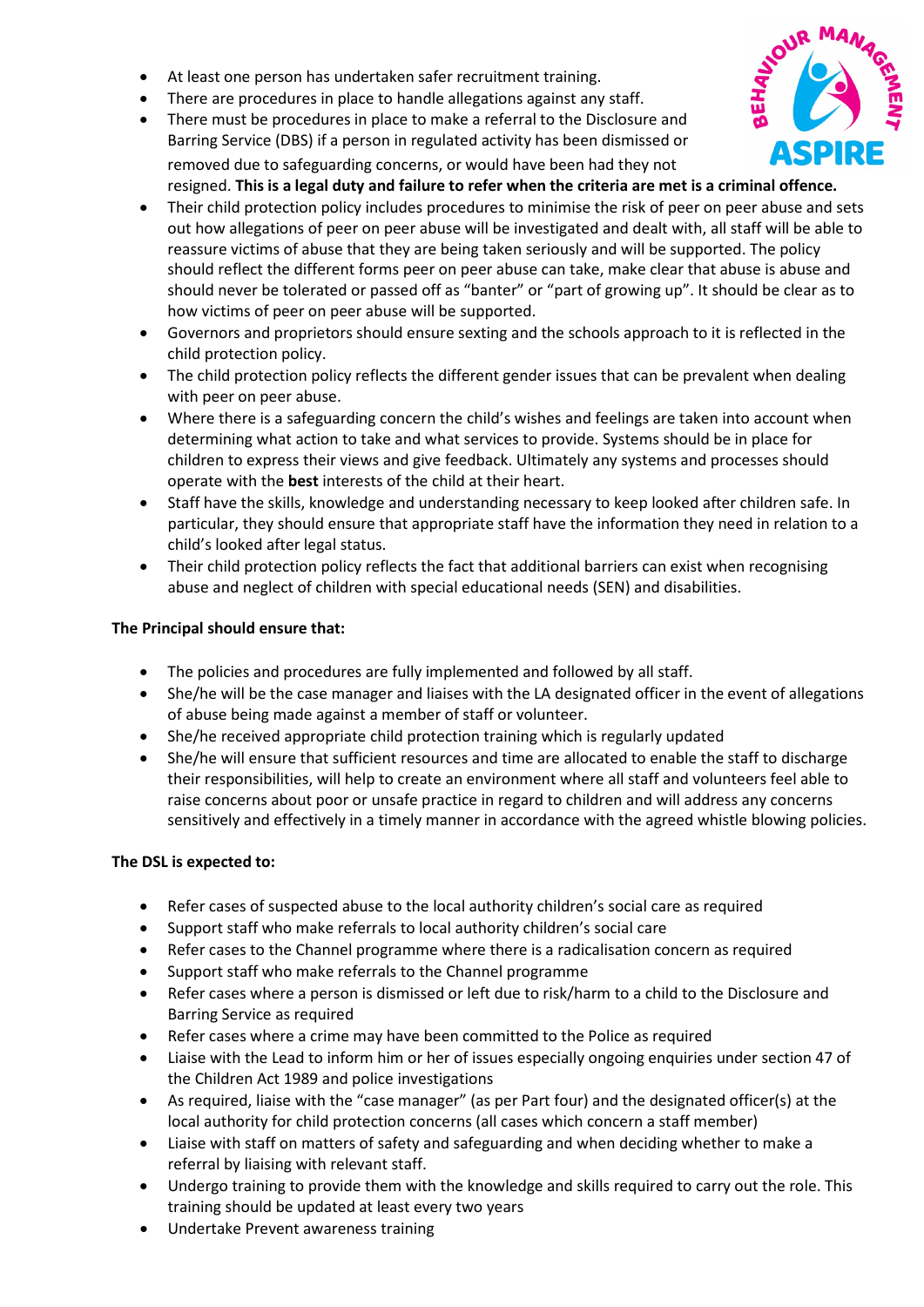- Refresh their knowledge and skills at regular intervals, as required, but at least annual, to allow them to understand and keep up with any developments relevant to their role
- Understand the assessment process for providing early help and intervention, for example through locally agreed common and shared assessment processes such as early help assessments
- Have a working knowledge of how local authorities conduct a child protection case conference and a child protection review conference and be able to attend and contribute to these effectively when required to do so
- Ensure each member of staff has access to and understands the settings child protection policy and procedures, especially new and part time staff
- Are alert to the specific needs of children in need, those with special educational needs and young carers
- Are able to keep details, accurate, secure written records of concerns and referrals
- Understand and support the setting with regards to the requirements of the Prevent duty and are able to provide advice and support to staff on protecting children from the risk of the radicalisation.
- Obtain access to resources and attend any relevant or refresher training courses
- Encourage a culture of listening to children and taking account of their wishes and feelings, among all staff, in any measures that the setting may put in place to protect them.
- Ensure the settings child protection policies are known, understood and used appropriately
- Ensure the settings child protection policy is reviewed annually (as a minimum) and the procedures and implementation are updated and reviewed regularly, and work with proprietors regarding this
- Ensure the child protection policy is available publicly and parents are aware of the fact that referrals about suspected abuse or neglect may be made and the role of the school or college in this
- Link with the local authority to make sure staff are aware of training opportunities and the latest local policies on safeguarding
- Always be available (during working hours) for staff in the setting to discuss any safeguarding concerns and arrange adequate and appropriate cover arrangements for any out of hours/out of term activities

#### **6. PROCEDURES**

Where is it believed that a child is suffering from, or is at risk of significant harm, we will follow the procedures set out in the document produced by Lancashire Safeguarding Children Board (2015)

All staff will have access to the Safeguarding and Child Protection policy and will work within it.

A copy of the policy will be made publicly available via the Aspires website or by other means.

All parents/carers will be made aware of the settings responsibilities in relation to safeguarding and that the setting will refer all cases of suspected abuse to Children's Social Care via a statement in the prospectus.

All staff will receive induction on day one including a copy of the relevant policies.

All staff via staff meeting will be advised of changes to policy and procedures including when the Safeguarding and Child Protection Policy has been updated.

#### 7. **CONFIDENTIALITY**

Confidentiality is an issue which needs to be discussed and fully understood by all those working with children, particularly in the context of child protection.

The basic principles of information sharing are the 7 Golden Rules of Information Sharing (Data Protection Act 1998 (2008))

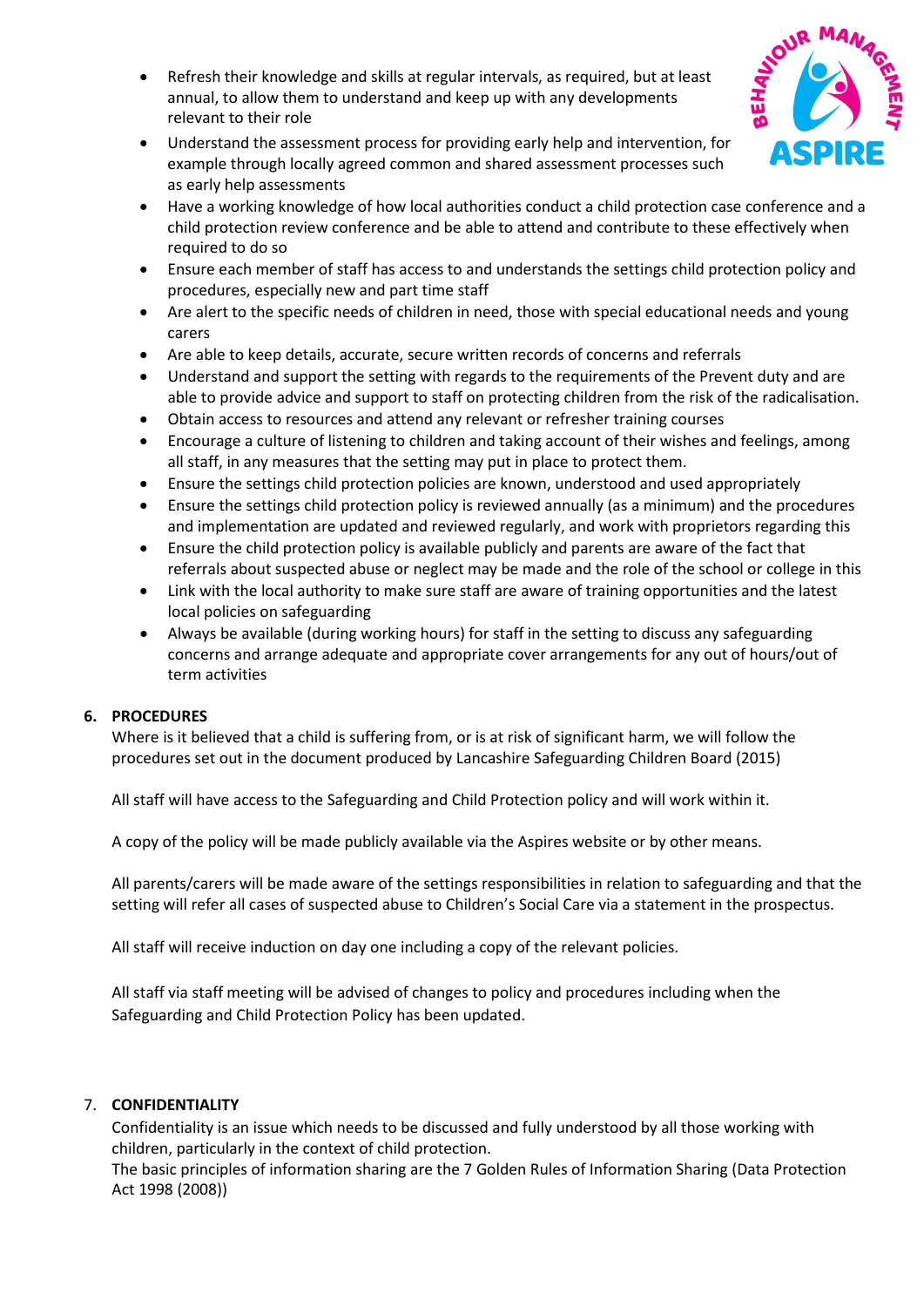Staff will be reminded on a regular basis of the 7 Golden Rules and in their Safeguarding training, will be informed that they must never promise to keep secrets, that if a child ask them to keep a secret they will tell them that they cannot keep secrets and that any information that indicates that they or another child or adult is being harmed or is at risk of being harmed will be shared with DSL's named within this policy.



Professionals can only work together to safeguard children if there is an exchange of relevant information between them. Any disclosure of personal information to others, (including Childrens Social Care Services), must always have regard to both common and statute law.

Normally, personal information should only be disclosed to third parties (including other agencies) with the consent of the subject of that information (Data Protection Act 1998). Wherever possible, consent should be obtained before sharing personal information with third parties. In some circumstances, consent may not be possible or desirable, but the safety and welfare of a child dictate that the information should be shared. The law permits the disclosure of confidential information necessary to safeguard a child or children. Disclosure should be justifiable in each case, according to the particular facts of the case, and legal advise should be sought if in doubt.

#### 8. **RECORDS AND MONITORING**

Well-kept records are essential to good child protection practice. Our setting is clear about the need to record any concerns held about a child or children within our setting, the status of such records and when these records, or parts thereof, should be shared with other agencies.

All concerns regarding children and any disclosures made will be recorded on the settings agreed proforma. This will be done as soon as possible and within 24 hours of the disclosure and then given to the DSL or if not available will be given to the backup DSL. It is recognised that in some cases the initial reporting to the DSL will be verbal and enable a timely response to the concerns raised.

Records should include: a clear and comprehensive summary of concern, details of how the concern was followed up and resolved and notes of any actions taken.

The DSL will then make a decision regarding any further action in accordance with the Local authority procedures Continuum of Need and thresholds guidance.

Where a referral to Children's Social Care and/or the police is required, it will normally be the DSL that undertakes this action, but recognising that anyone can make a referral to CSC and/or the police.

The child protection files will be stored securely in a central place and only those who are DSL trained will have open access to them. The DSL/backup DSL will share information on a need to know basis.

It is recognised that best practice is that there will be a verbal handover between the DSL and the DSL at the receiving setting prior to the file transfer happening. This will be transferred separately from the main file, ensuring secure transit and confirmation of receipt should be obtained.

#### 9. **SUPPORTING PUPILS AT RISK**

Our setting recognises that children who are abused or who witness violence may find it difficult to develop a sense of self-worth and to view the world in a positive way. Whilst at the setting, their behaviour may still be challenging and defiant and they may even be moved to consider alternative provision.

It is also recognised that some children who have experienced abuse may in turn abuse others. This required a considered, sensitive approach in order that the child can receive appropriate help and support.

The Aspire Hub will endeavour to support pupils through: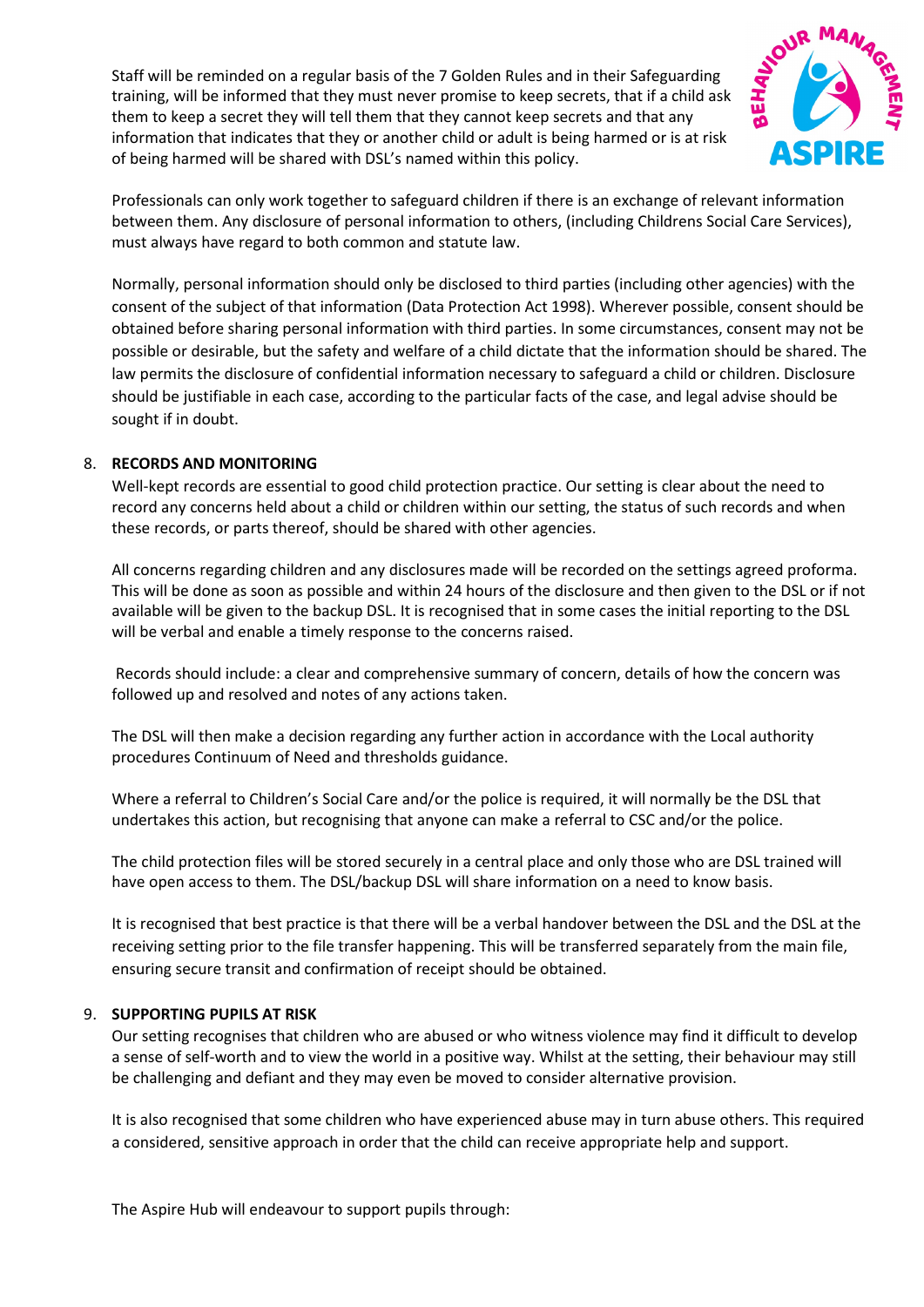- **a.** The curriculum, to encourage self-esteem and self-motivation
- **b.** The settings ethos, which promise a positive, supportive and secure environment and which gives all pupils and adults a sense of being respected and valued
- **c.** The implementation of the Behaviour Policy (required under the Code of Practice, 1993 Education Act)
- **d.** A consistent approach, which recognises and separates the cause of behaviour from that which the child displays. This is vital to ensure that all children are supported within the setting
- **e.** Regular liaison with other professionals and agencies who support the pupils and their families, inline with appropriate confidentiality parameters.
- **f.** A commitment to develop productive, supportive relationships with parents, whenever possible and so long as it is in the children best interests to do so
- **g.** The development and support of a responsive and knowledgeable staff group, trained to respond appropriately to child protection situations.

We recognise that, statistically, children with behavioural difficulties and disabilities are particularly vulnerable to abuse. Staff who are, in any capacity, with children with Special Educational Needs and Disabilities, and/or emotional and behaviour problems will need to be particularly sensitive to signs of abuse and be aware that additional barriers can exist when recognising abuse and neglect in this group of children. This can include:

- Assumptions that indicators of possible abuse such as behaviour, mood and injury relate to the childs disability without further exploration
- Children with SEND can be disproportionally impacted by things like bullying without outwardly showing any signs, and communication barriers and difficulties in overcoming these barriers.

Staff are well placed to observe any physical, emotional or behavioural signs which indicate that a child may be suffering significant harm. The relationships between staff, pupils, parents, schools and the public which foster respect, confidence and trust can lead to disclosures of abuse, and/or staff being alerted to concerns.

#### **DEFINITIONS**

As in the Childrens Act 1989 and 2004, a child is anyone who has not yet reached his/her 18th birthday. Abuse and neglect are forms of maltreatment of a child. Somebody may abuse or neglect a child by inflicting harm, or by failing to act to prevent harm.

Children may be abused in a family or in an institutional or community setting, by those known to them or, more rarely, by others e.g. via the internet. They may be abused by an adult or adults, or another child or children.

**Physical abuse** may involve hitting, shaking, throwing, poisoning, burning or scalding, drowning, suffocating, or otherwise causing physical harm to a child. Physical harm may also be caused when a parent or carer fabricates the symptoms of, or deliberately induces, illness in a child.

**Emotional abuse** is the persistent emotional maltreatment of a child such as to cause severe and persistent adverse effects on the child's emotional development. It may involve conveying to children that they are worthless or unloved, inadequate, or valued only in so far as they meet the needs of another person. It may include not giving the child opportunities to express their views, deliberately silencing them or 'making fun' of what they say and how they communicate. It may feature age or developmentally inappropriate expectations being imposed on children. These may include interactions that are beyond the child's developmental capability, as well as overprotection and limitation of exploration and learning, or preventing the child participating in normal social interaction. It may involve seeing or hearing the ill-treatment of another. It may involve serious bullying (including cyber bullying), causing children frequently to feel frightened or in danger, or the exploitation of corruption of children. Some level of emotional abuse is involved in all types of maltreatment or a child, though it may occur alone.

**Sexual abuse** involves forcing or enticing a child or young person to take part in sexual activities, not necessarily involving a high level of violence, whether or not the child is aware of what is happening. The

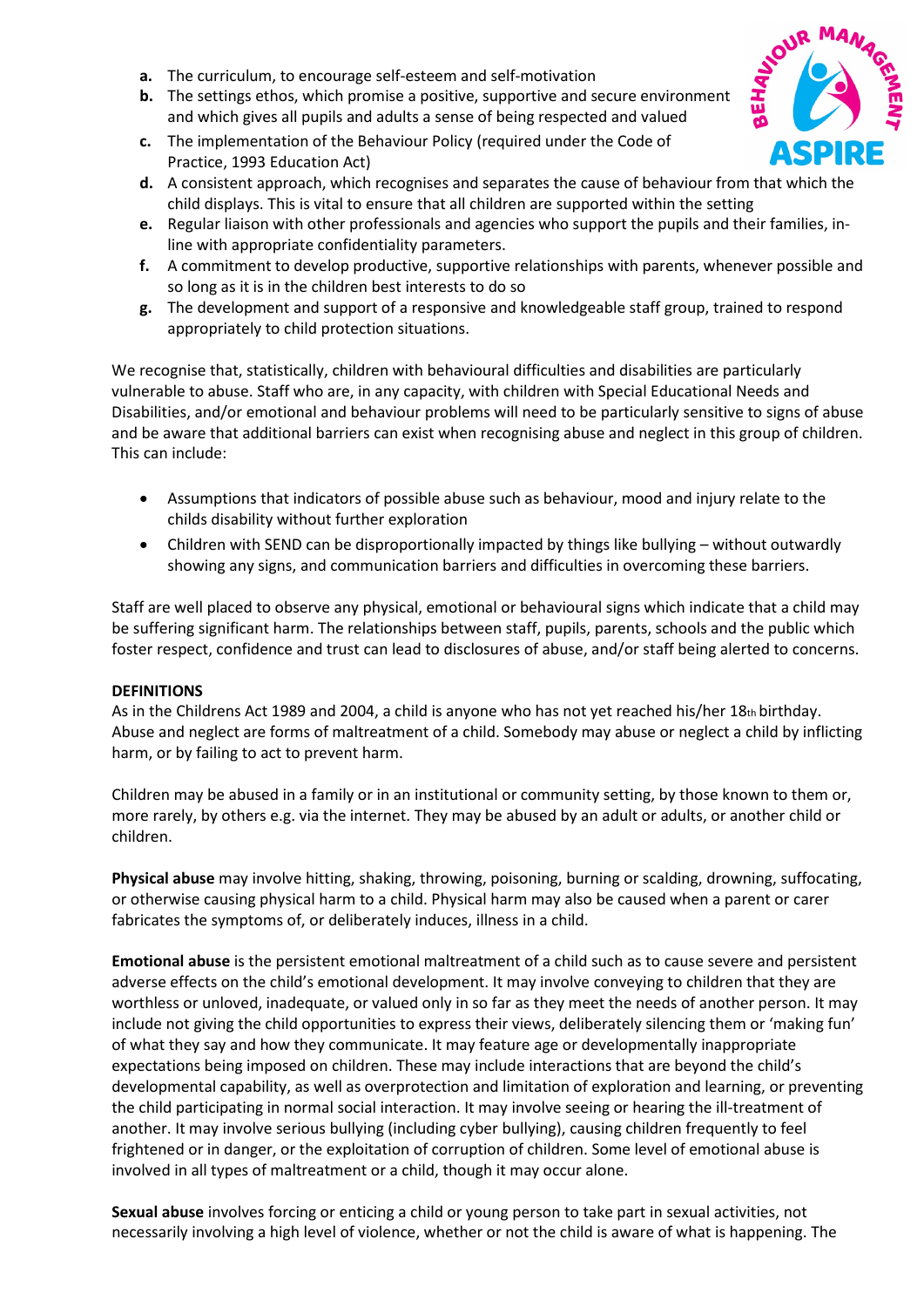activities may involve physical contact, including assault by penetration (for example, rape or oral sex) or non-penetrative acts such as masturbation, kissing, rubbing and touching outside of clothing. They may also include non-contact activities, such as involving children in looking at, or in the production of, sexual images, watching sexual activities, encouraging children to behave in sexually inappropriate ways, or grooming a child in preparation for abuse (including via the internet). Sexual abuse is not solely perpetrated by adult males, women can also commit acts of sexual abuse, as can other children.



**Neglect** is the persistent failure to meet a child's basis physical and/or psychological needs, likely to result in the serious impairment of the child's health or development. Neglect may occur during pregnancy as a result of maternal substance abuse.

Once a child is born, neglect may involve a parent or carer failing to:

- Provide adequate food, clothing and shelter (including exclusion from home or abandonment)
- Protect a child from physical and emotional harm or danger
- Ensure adequate supervision (including the use of inadequate caregivers)
- Ensure access to appropriate medical care or treatment

It may also include neglect of, or unresponsiveness to, a child's basic emotional needs.

#### 10. **TAKING ACTION TO ENSURE THAT CHILDREN ARE SAFE**

All staff and volunteers follow the Child Protection Procedures.

It is *not* the responsibility of the staff to investigate or determine the truth of any disclosure or allegation of abuse or neglect. All staff, however, have a duty to recognise concerns and maintain an open mind. Accordingly, all concerns indication possible abuse or neglect will be recorded and discussed with the DSL prior to any discussion with parents.

It must also be stressed that children can be exposed to a range of issues, whether that be in their home environment or communities, examples of these would be where there is domestic abuse, drug or alcohol misuse, parental mental ill health issues, children vulnerable to violent extremism (radicalisation), female genital mutilation, honour-based violence, child sexual exploitation and gang activity, then children may also be particularly vulnerable and in need of support or protection.

#### **Bruising to Non-Mobile Children**

All non-mobile children who are observed with injuries/bruises must be considered as possible subjects of non-accidental injury and referred for immediate paediatric assessment (non-mobile children include very young children or children of any age with motor development delays or physical disabilities that restrict mobility).

#### **In addition:**

When there is no explanation or there is cause for concern about the explanation that is offered for the injury the child must be referred to children's social care to consider the need for a S.47 enquiry, as per current procedures;

Even if the explanation appears satisfactory, children's social care (CSC) should still be informed of the referral for paediatric assessment (as per current procedures). In these circumstances, CSC will review its records and any relevant information will be shared with the examining paediatrician. CSC will also assist with further information gathering at the request of the examining paediatrician should this be required.

#### **Go to Flowchart in Appendix 3 for procedure**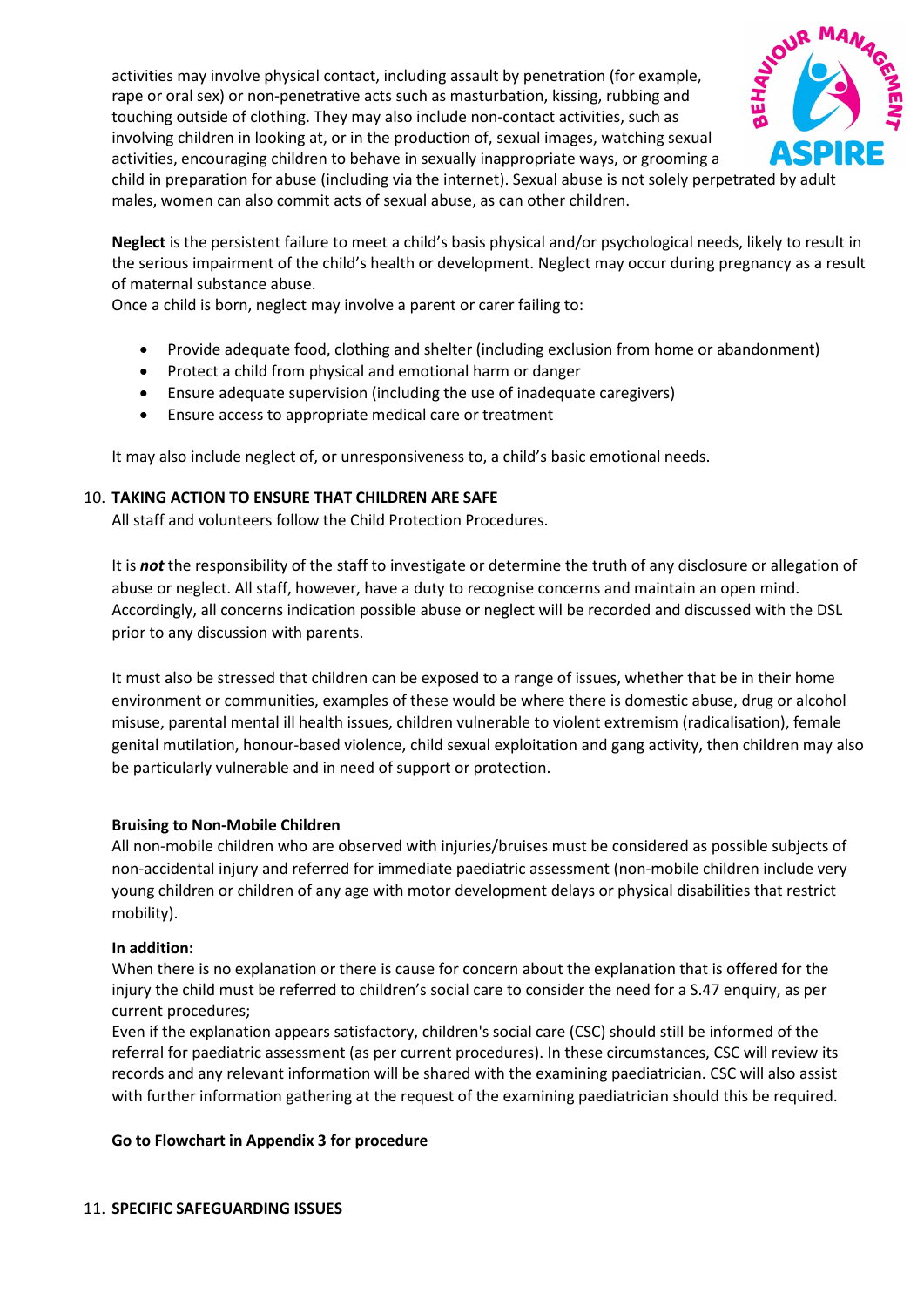Expert and professional organisations are best placed to provide up-to-date guidance and practical support on specific safeguarding issues. For example, information for settings can be found on the MindEd and NSPCC websites. Keeping Children Safe in Education 2021, lists a range of specific safeguarding issues



There is also further information regarding some of these issues:

#### **Radicalisation**

Radicalisation refers to the process by which a person comes to support terrorism and form of extremism. There is no single way of identifying an individual who is likely to be susceptible to an extremist ideology. It can happen in many different ways and settings. Specific background factors may contribute to vulnerability which are often combined with specific influences such as family, friends or online, and with specific needs for which an extremist or terrorist group may appear to provide an answer. The internet and the use of social media in particular has become a major factor in the radicalisation of young people.

Staff will be alert to changes in children's behaviour which could indicate that they may be in need of help or protection. Staff will use their professional judgement in identifying children who might be at risk of radicalisation and act proportionately.

Prevent Duty Guidance:

<https://www.gov.uk/government/publications/prevent-duty-guidance>

#### **Modern Slavery**

The Modern Slavery Act 2015 placed a new statutory duty on public authorities, including schools, to notify the National Crime Agency (NCA) (Section 52 of the Act) on observing signs or receiving intelligence relating to modern slavery, e.g. human trafficking, slavery, sexual and criminal exploitation, forced labour and domestic servitude. The public authority bears this obligation where it has 'reasonable grounds to believe that a person may be a victim of slavery or human trafficking'.

Currently, victims of human trafficking who are identified by a 'first responder', including local authorities, can be referred to the NCD via the NRM (National Referral Mechanism) however this is on a voluntary basis and with the adult victims consent.

Children do not need to give their consent to be referred to the NCA.

#### **Female Genital Mutilation**

Female Genital Mutilation (FGM) comprises all procedures involving partial or total removal of the external female genitalia or other injury to the female genital organs. It is illegal in the UK and a form of child abuse with long-lasting harmful consequences.

Professional in all agencies, and individuals and groups in relevant communities, need to be alert to the possibility of a girl being at risk of FGM, or already having suffered FGM.

Indicators:

FGM: multi agency practice guidelines[: https://www.gov.uk/government/publications/multi-agency](https://www.gov.uk/government/publications/multi-agency-)statutory-guidance-on-female-genital-mutilation

Pages 16-17 – indicators

Pages 42 – the role of an educational setting

Also S5.19 - http://panlancashirescb.proceduresonline.com/index.htm

From, October 2015, all teachers who discover (either by disclosure by the victim or visual evidence) that FGM appears to have been carried out on a child under the age of 18 must immediately report this themselves to the police and involved CSC as appropriate. (Statutory duty to report from October 2015 – section 5B of the FGM Act 2003 (S74 as inserted – Serious Crime Act 2015).

#### **Child Sexual Exploitation**

Sexual exploitation of children and young people under 18 involves exploitative situations, contexts and relationships where young people (or a third person or persons) received "something" e.g. food, accommodation, drugs, alcohol, cigarettes, affection, gifts, money etc. as a results of them performing or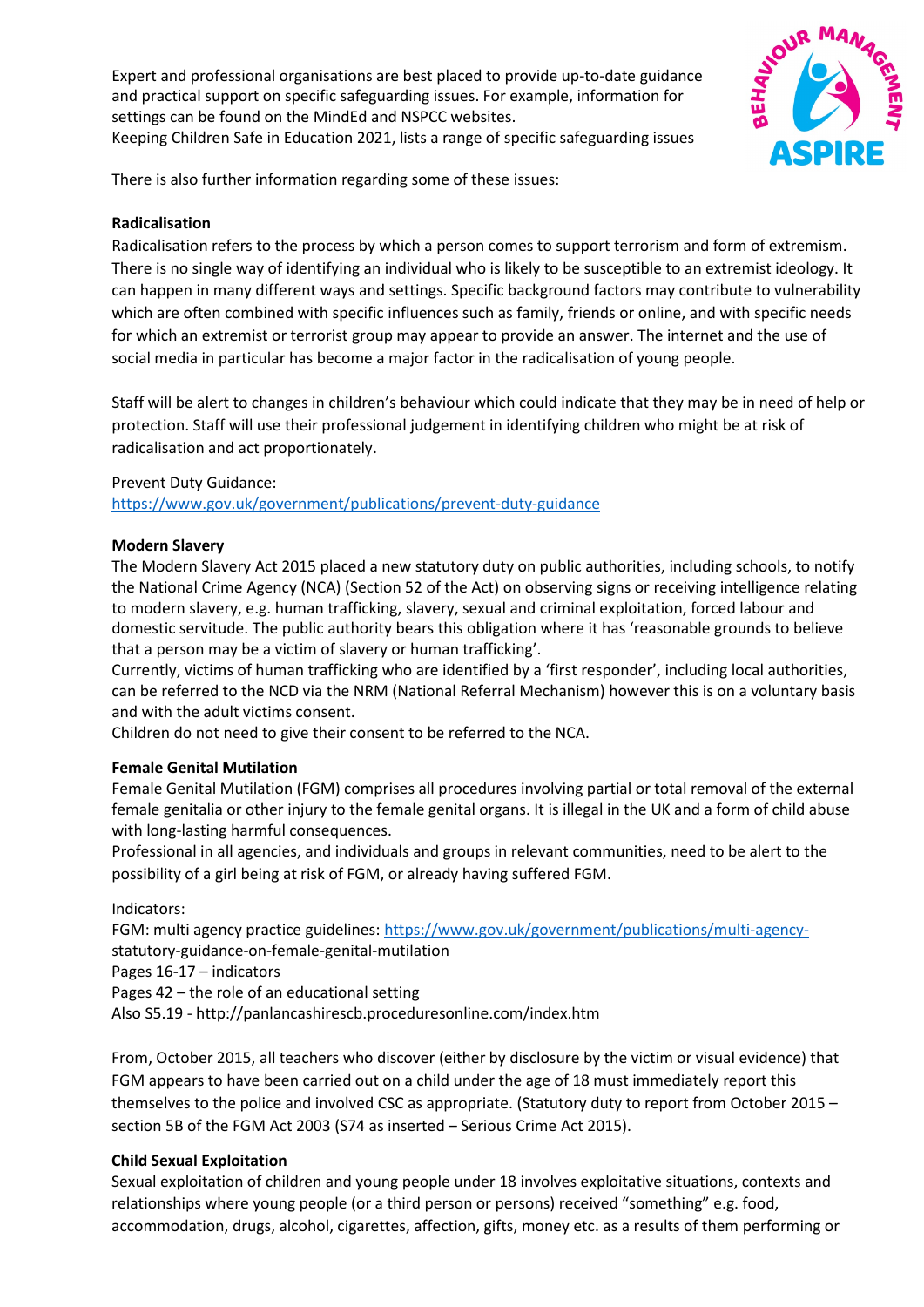others performing on them, sexual acts or activities. Child sexual exploitation grooming can occur through the use of technology without the child's immediate recognition; for example, being persuaded to post sexual images on the internet/mobile phone without immediate payment or gain. In all cases, those exploiting the child/young person have power over them by virtue of their age, gender, intellect, physical strength and/or



economic or other resources. Violence, coercion, and intimidation are common, involvement in exploitative relationships being characterised in the main by the child or young persons limited availability of choice resulting from their social/economic and/or emotional vulnerability. Via the curriculum, staff will raise awareness around positive healthy relationships and where appropriate specifically raise awareness of CSE and the grooming process. Any concerns re CSE will be reported to the DSL who will contact the relevant local authority if necessary

#### **Child Criminal Exploitation**

Criminal exploitation or children and vulnerable adults is a geographically widespread form of harm that is a typical feature of county lines activity and is defined as:

*"Child Criminal Exploitation is common in county lines and occurs where an individual or group takes advantage of an imbalance of power to coerce, control, manipulate or deceive a child or young person under the age of 18. The victim may have been criminally exploited even if the activity appears consensual. Child Criminal Exploitation does not always involve physical contact; it can also occur through the use of technology."*

County lines is a major, cross-cutting issue involving drugs, violence, gangs, safeguarding, criminal and sexual exploitation, modern slavery and missing persons; and the response to tackle it involves the police, the National Crime Agency, a wide range of Government departments, local government agencies and VCS (voluntary and community sector) organisations.

#### The UK Government defines county lines as:

*"County lines is a term used to describe gangs and organised criminal networks involved in exporting illegal drugs into one or more importing areas within the UK, using dedicated mobile phone lines or other form of "deal line". They are likely to exploit children and vulnerable adults to move and store the drugs and money and they will often use coercion, intimidation, violence (including sexual violence) and weapons."*

County lines activity and the associated violence, drug dealing, and exploitation has a devastating impact on young people, vulnerable adults and local communities.

Like other forms of abuse and exploitation, county lines exploitation:

- Can affect any child or young person (male or female) under the age of 18 years;
- Can affect any vulnerable adult over the age of 18 years;
- Can still be exploitation even if the activity appears consensual;
- Can involve force and/or enticement-based methods of compliance and is often accompanied by violence or threats of violence;
- Can be perpetrated by individuals or groups, males or females, and young people or adults; and
- Is typified by some form of power imbalance in favour of those perpetrating the exploitation. Whilst age may be the most obvious, this power imbalance can also be due to a range of other factors including gender, cognitive ability, physical strength, status, and access to economic or other resources.

One of the key factors found in most cases of county lines exploitation is the presence of some form of exchange (e.g. carrying drugs in return for something). Where it is the victim who is offered, promised or given something they need or want, the exchange can include both tangible (such as money, drugs or clothes) and intangible rewards (such as status, protection or perceived friendship or affection). It is important to remember the unequal power dynamic within which this exchange occurs and to remember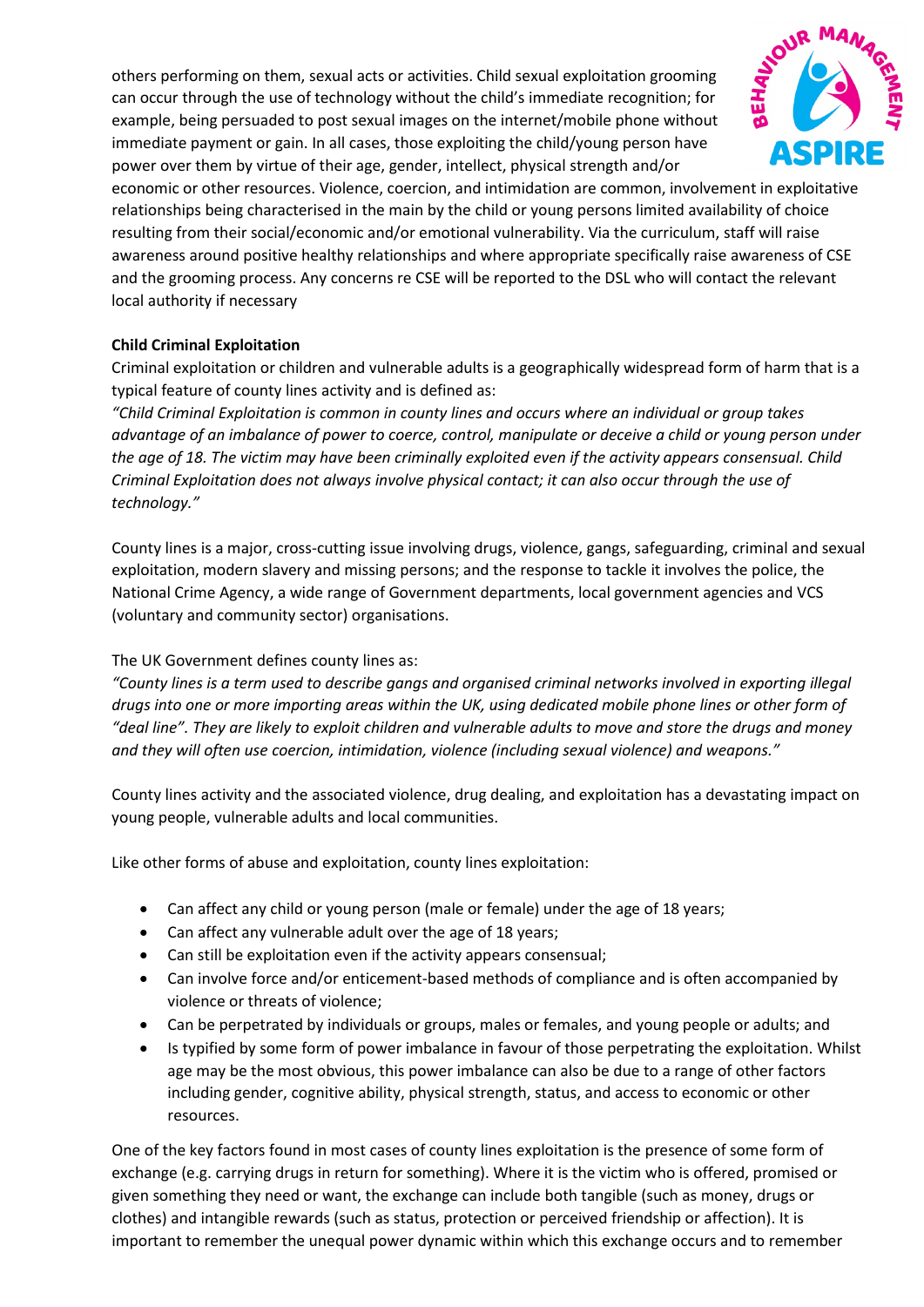

that the receipt of something by a young person or vulnerable adult does not make them any less of a victim. It is also important to note that the prevention of something negative can also fulfil the requirement for exchange, for example a young person who engages in county lines activity to stop someone carrying out a threat to harm his/her family.

Who is vulnerable?

- Children as young as 12 years old being exploited or moved by gangs to courier drugs out of their local area; 15-16 years is the most common age range
- Both males and females being exploited
- White British children being targeted because gangs perceive they are more likely to evade police detection but a person of any ethnicity or nationality may be exploited
- The use of social media to make initial contact with children and young people
- Class A drug users being targeted so that gangs can takeover their homes (known as 'cuckooing').

Gangs are known to target vulnerable children and adults; some of the factors that heighten a person's vulnerability include:

- Having prior experience of neglect, physical and/or sexual abuse
- Lack of a safe/stable home environment, now or in the past (domestic violence or parental substance misuse, mental health issues or criminality, for example)
- Social isolation or social difficulties
- Economic vulnerability
- Homelessness or insecure accommodation status
- Connections with other people involved in gangs
- Having a physical or learning disability
- Having mental health or substance misuse issues;
- Being in care (particularly those in residential care and those with interrupted care histories)
- Being excluded from mainstream education, in particular attending a Pupil Referral Unit.

Signs to look out for:

- Persistently going missing from school or home and / or being found out-of-area;
- Unexplained acquisition of money, clothes, or mobile phones
- Excessive receipt of texts / phone calls and/or having multiple handsets
- Relationships with controlling / older individuals or groups
- Leaving home / care without explanation
- Suspicion of physical assault / unexplained injuries
- Parental concerns
- Carrying weapons
- Significant decline in school results / performance
- Gang association or isolation from peers or social networks
- Self-harm or significant changes in emotional well-being

[https://assets.publishing.service.gov.uk/government/uploads/system/uploads/attachment\\_data/file/74119](https://assets.publishing.service.gov.uk/government/uploads/system/uploads/attachment_data/file/741194/HOCountyLinesGuidanceSept2018.pdf) [4/HOCountyLinesGuidanceSept2018.pdf](https://assets.publishing.service.gov.uk/government/uploads/system/uploads/attachment_data/file/741194/HOCountyLinesGuidanceSept2018.pdf)

#### **Children missing from education (CME)**

A child going missing from education is a potential indicator of abuse or neglect. It is essential that all staff are alerted to signs to look out for and the individual triggers to be aware of when considering the risks of potential safeguarding concerns which as traveling to conflict zones, Female Genital Mutilation, Honour Based Violence and forced marriage.

#### **Peer on Peer Abuse**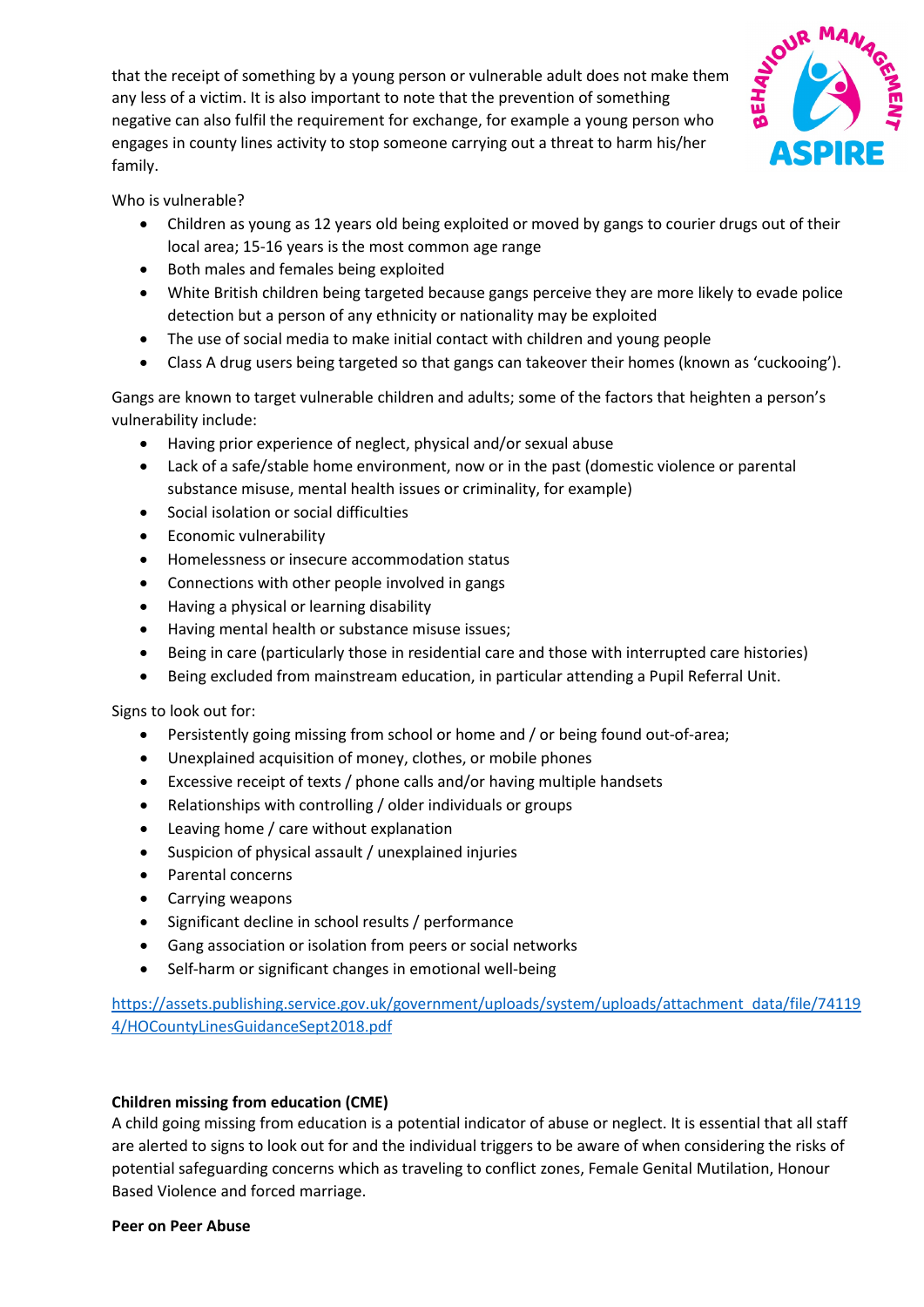Staff should recognise that children are capable of abusing their peers. Abuse is abuse and should never to tolerated or passed off as "banter" or "part of growing up".



Victims of peer abuse should be supported as they would be if they were the victim of any other form of abuse, in accordance with this policy. A victim should never be given the impression that they are creating a problem or feel ashamed by reporting abuse, sexual violence or sexual harassment

Children and young people who abuse others should be held responsible for their abusive behaviour, while being identified and responded to in a way that meets their needs as well as protecting others. Allegations of peer abuse will be taken as seriously as allegations of abuse perpetrated by an adult. All staff should understand the importance of challenging inappropriate behaviour between children.

Peer on peer abuse can manifest itself in many ways. Some forms of peer on peer abuse are:

#### **Sexting**

Sexting is when someone sends or received a sexually explicit text, image or video. This included sending 'nude pics', 'rude pics' or 'nude selfies'. Pressuring someone into sending a nude picture can happen in any relationship and to anyone, whatever their age, gender or sexual preference.

However, once the image is taken and sent, the sender has lost control of the image and these images could end up anywhere. By having in their possession, or distributing, indecent images of a person under 18 on to someone else, young people are not even aware that they could be breaking the law as stated as these are offences under the Sexual Offences Act 2003.

Guidance on how to deal with sexting can be found at:

https://www.gov.uk/government/uploads/system/uploads/attachment\_data/file/551575/6.2439\_KG\_NCA Sexting\_in\_Schools\_WEB\_\_1\_.PDF

#### **Initiation/Hazing**

Hazing is a form of initiation ceremony which is used to induct newcomers into an organisation such as a private school, sports team etc. There are a number of different form, from relatively mild rituals to severe and sometimes violent ceremonies.

The idea behind this practice is that it welcomes newcomers by subjecting them to a series of trials which promote a bond between them. After the hazing is over, the newcomers also have something in common with older members of the organisation, because they all experienced it as part of a rite of passage. Many rituals involve humiliation, embarrassment, abuse and harassment.

#### **Prejudiced Behaviour**

The term prejudice-related bullying refers to a range of hurtful behaviour, physical or emotional or both, which causes someone to feel powerless, worthless, excluded or marginalised, and which is connected with prejudices around belonging, identity and equality in wider society – in particular, prejudiced to do with disabilities and special educational needs, ethnic, cultural and religious backgrounds, gender, home life, for example in relation to issues of care, parental occupation, poverty and social class, and sexual identity (homosexual, bisexual, transsexual).

#### **Teenage relationship abuse**

Teenage relationship abuse is defined as a pattern of actual or threatened acts of physical, sexual, and/or emotional abuse, perpetrated by an adolescent (between the ages of 13 and 18) against a current or former partner. Abuse may include insults, coercion, social sabotage, sexual harassment, threats and/or acts of physical or sexual abuse. The abusive teen uses this pattern of violent and coercive behaviour, in a heterosexual or same gender relationship, in order to gain power and maintain control over their partner. Procedures for dealing with peer on peer abuse are available and should always be followed

#### **For all Safeguarding issues:**

**a. Staff must immediately report:**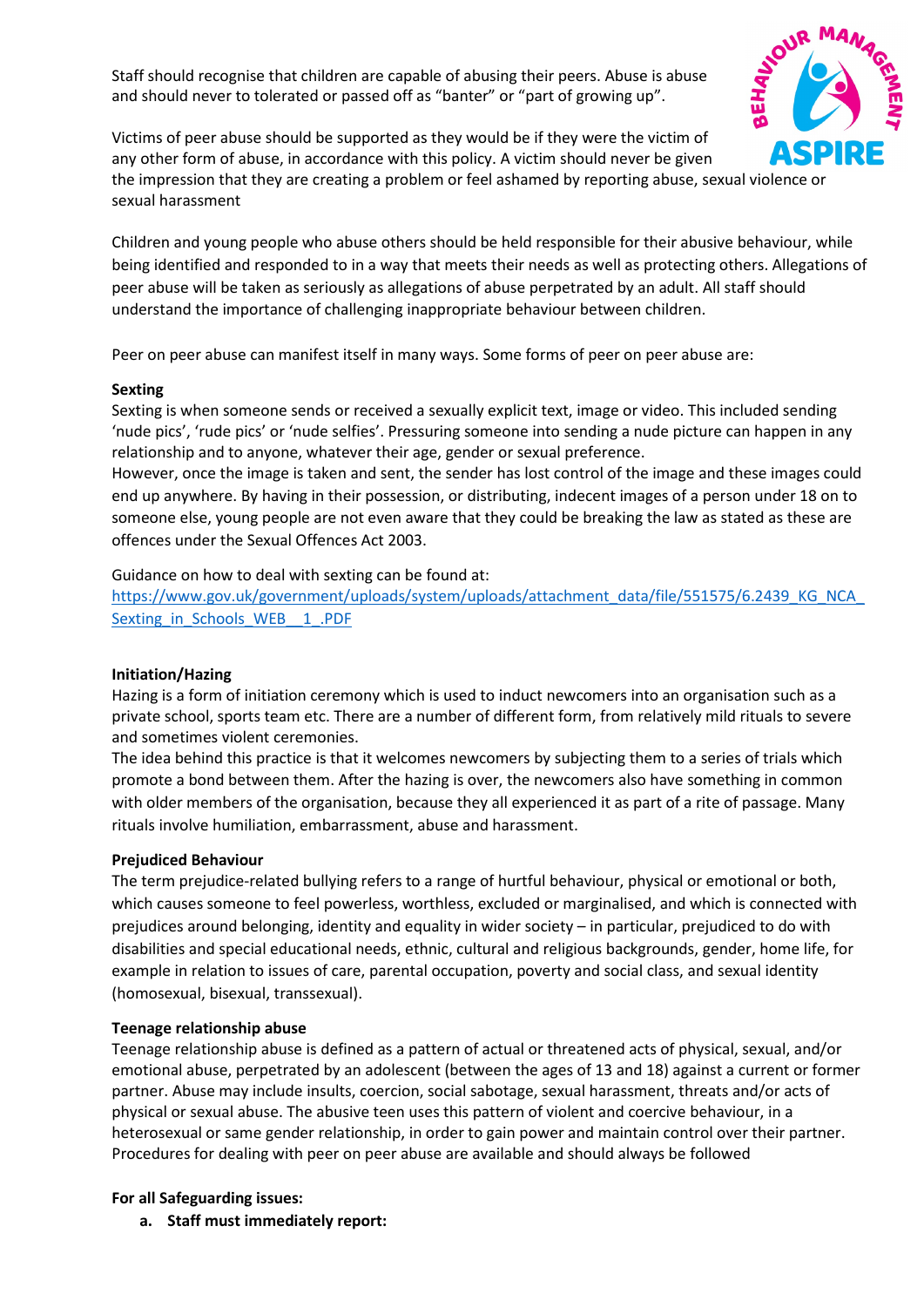- i. Any suspicion that a child is injured, marked or bruised in any way
	- Which is not readily attributable to the normal knocks or scrapes
	- Received in play
- ii. Any explanation given which appears inconsistent or suspicious
- iii. Any behaviours which give rise to suspicions that a child may have suffered harm e.g. significant changes in behaviour, worrying drawings or play
- iv. Any concerns that a child may be suffering from inadequate care, ill treatment, or emotional maltreatment
- v. Any concerns that a child presenting signs or symptoms of abuse or neglect
- vi. Any significant changes in a children presentation, including non-attendance
- vii. Any hint or disclosure of abuse or neglect received from the child, or from any other person, including disclosures of abuse or neglect perpetrated by adults outside of the family or by other children or young people
- viii. Any concerns regarding persons(s) who may pose a risk to children e.g. staff in school or people living in a household with children present, including inappropriate behaviour e.g. inappropriate sexual comments, excessive one-to-one attention beyond the requirements of their usual role and responsibilities, or inappropriate sharing of images.

#### **b. Responding to Disclosure**

Disclosure or information may be received from pupils, parents or other members of the public. School recognises that those who disclose such information may do so with difficulty, having chosen carefully to whom they will speak. Accordingly, all staff will handle disclosures with sensitivity. Any child who has communication difficulties will be given access to express themselves to a member of staff with the appropriate skills.

Such information cannot remain confidential and staff will immediately communicate what they have been told to the DSL and make a contemporaneous record using the setting policy.

#### 12. **SAFER SETTING, SAFER STAFF**

Staffing Regulations requires us to ensure that at least one person on has undertaken safer recruitment training.

In line with part three of KCSiE 2021, governing bodies and proprietors will take steps to prevent people who pose a risk of harm from working with children by adhering to statutory responsibilities to check staff who work with children, taking proportionate decisions on whether to ask for any checks beyond what is required; and ensuring volunteers are appropriately supervised. The setting should have written recruitment and selection policies and procedures in place. **Please see Safer Recruitment Policy.** 

A person who is prohibited from teaching must not be appointed to work as a teacher in such a setting. A check of any prohibition can be carried out using - [https://www.gov.uk/guidance/teacher-status-checks](https://www.gov.uk/guidance/teacher-status-checks-information-for-employers)[information-for-employers](https://www.gov.uk/guidance/teacher-status-checks-information-for-employers) 

#### **There is a legal requirement for employers to make a referral to the DBS where they think that an individual has engaged in conduct that harmed (or is likely to harm) a child; or if a person otherwise poses a risk of harm to a child.**

In line with part four of KCSiE 2021, proprietors will ensure there are procedures in place to handle allegations against members of staff and volunteers. Such allegations should be referred to the LADO at the Local Authority

There must also be procedures in place to make a referral to the Disclosure and Barring Service (DBS) if a person in regulated activity has been dismissed or removed due to safeguarding concerns, or would have been had they not resigned.

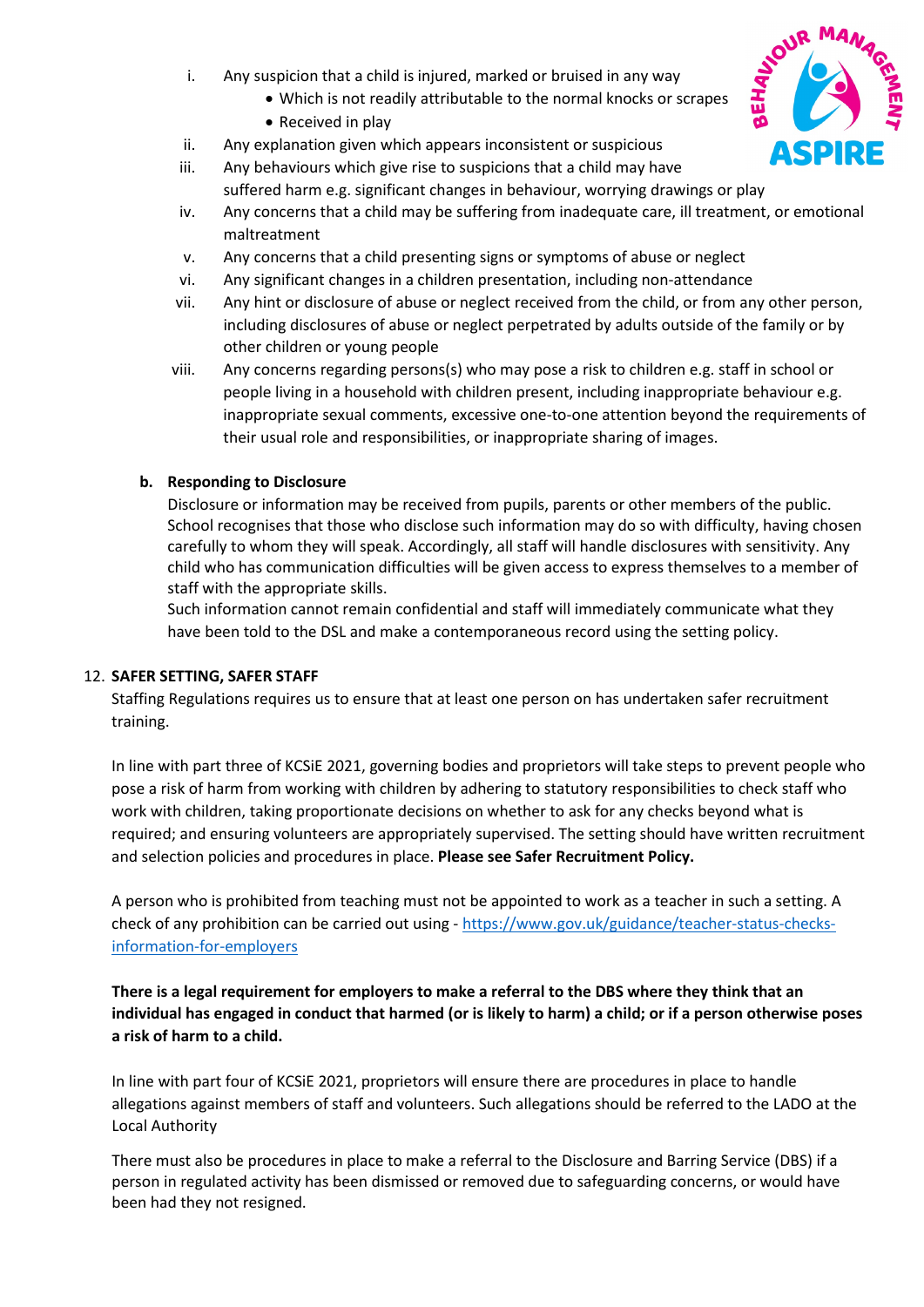If the allegation is against a member of staff/volunteer then the Lead will be the Case Manager and liaise with the Local Authority. If the allegation is against the Lead then a Director will be the Case Manager.



In all instances, the Case Manager has no role of investigation at the onset of the allegation and advise should be sort from the LADO (Local Authority Designated Officer for Allegations) or Safeguarding in Education Team.

Parents or carers of a child or children involved should be told about the allegation as soon as possible if they do not already know. However, there will be some cases that require a strategy discussion with CSC and/or the police and it will be within the strategy discussion that decisions are made as to what information can be disclosed to parents or carers.

#### **Confidentiality in relation to allegations**

In the event of an allegation being made, our school/college will make every effort to maintain confidentiality and guard against unwanted publicity. Parents and carers will be made aware that under S141F of the Education Act 2011, there is a prohibition on reporting or publishing allegations about teachers, this includes via social media e.g. Facebook, Twitter etc. and if breaches this could lead to prosecution. If parents or carers wish to apply to the court to have reporting restriction removed, they will be advised to seek legal advice.

The level of DBS certificate required, and whether a prohibition check is required, will depend on the role and duties of an applicant to work in a setting, as outlined in this guidance. It is recognised that for most appointments, an enhanced DBS certificate, which includes barred list information, will be required as the majority of staff will be engaging in regulated activity (as defined in KCSiE 2021).

All staff will be checked in accordance with the requirements of the statutory guidance. These checks will be conducted annually for existing staff and at the point of conditional job offer for new staff. A record of all checks will be entered onto the Single Central Record and disclosure forms will be held on staff personnel files.

#### 13. **ONLINE SAFETY**

As education settings increasingly work online it is essential that children are safeguarded from potentially harmful and inappropriate online material. Children are taught about safeguarding, including online, through teaching and learning opportunities, as part of providing a board and balanced curriculum. This may include covering relevant issues through personal, social, health and economic education (PSHE).

Children may be required to remote learn (learn from home) the guidance from DFE will be followed, if children are using equipment supplied by Aspire settings will be in place to limit children's exposure to online risks.

Mobile phones, computers and other digital devices can be a source of fun, entertained, communication and education. However, we know that some adults and young people will use these technologies to harm children. The harm may include sending hurtful or abusive texts and emails; enticing children to engage in sexually harmful conversations online, inappropriate/indecent webcam filming and photography or face-toface meetings.

The settings online safety guidance is outlined in the 'Online Safety Policy' which can be found in the 'Policies' folder. This document explains how we try to keep pupils safe when using the internet and mobile technology.

#### 14. **USE OF MOBILE PHONES AND CAMERAS**

Children have their photographs taken to provide evidence of their achievements for developmental records.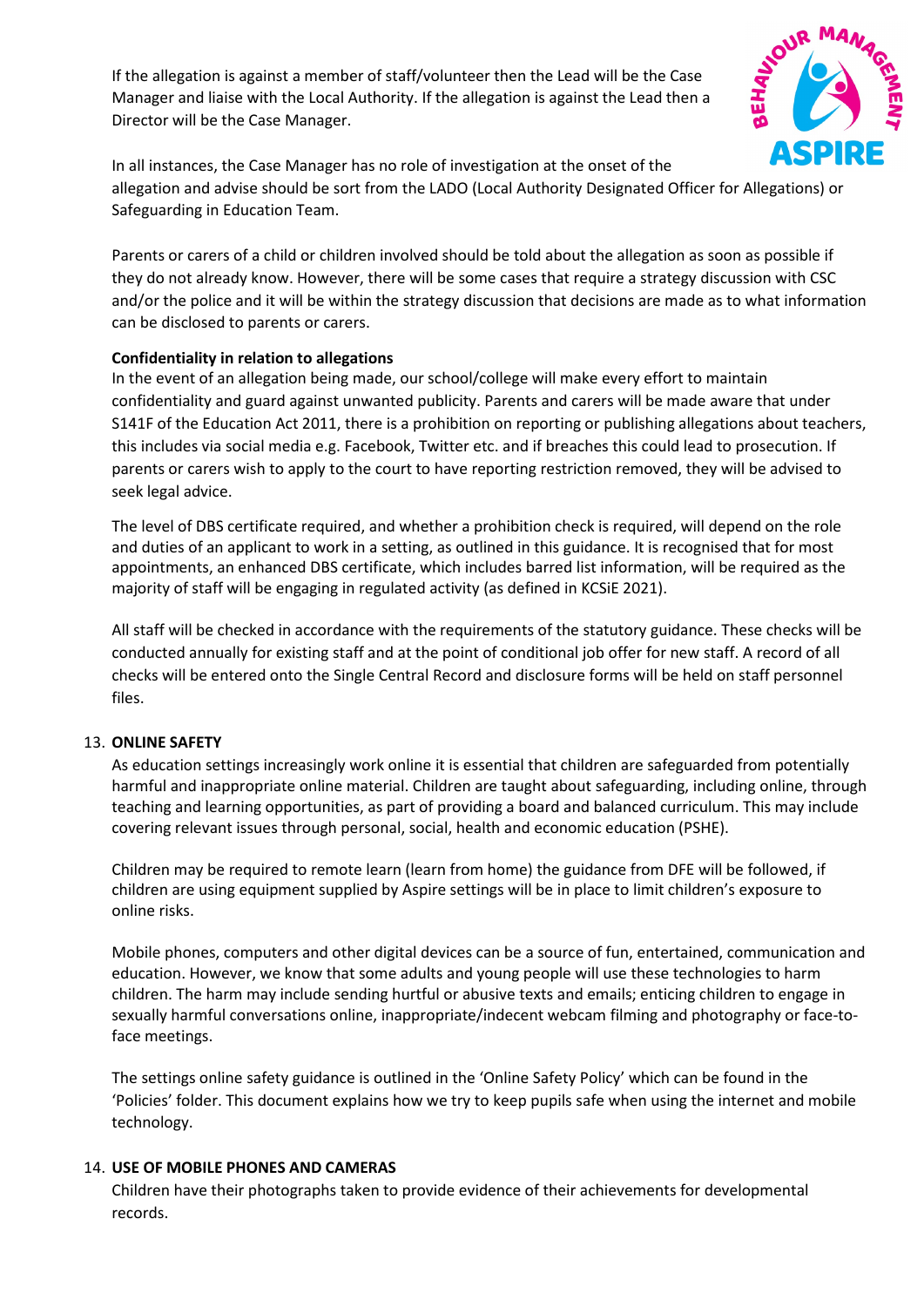Staff, visitors and volunteers are not permitted to use their own mobile phones to take or record any images of children for their own records. Please see Mobile Phone Policy.



#### **Procedures**

Use the Date Protected Act 1998, the setting must seek parental consent to take photographs and use video recorders. Photographs will be stored on the shared drive and access to this is password protected. The settings digital camera or memory cards must not leave the setting unless on an official school trip. Photos are printed/uploaded in the setting by staff and once done, images are then immediately removed from the cameras memory.

Printed photographs will be used for assessment records or display and will remain within the building. Printed photographs will be destroyed when no longer required.

It is acknowledged that often photographs may contain other children in the background.

We allow parents to photograph and video their own children during events. We strongly encourage parents not to post any photographs connected to the setting events on social media. Photographs of children are used for advertising and on the Aspire website. Permission from parents is always sought prior to their use on the website.

On admission, parents will be asked to sign the consent for photographs to be taken by Aspire in relation to promoting/publishing the setting. This consent will last for a maximum of 5 years only. This does not cover any other agency and if any other agency requests to take photographs of any child, then separate consent before photographs are taken will be sought.

As the majority of mobile phones have cameras, all phones should be switched on silent and stored by staff in the staff room unless necessary for the job role i.e. office staff. Staff who may be waiting for an important call may leave their mobile phone with a member of the office staff. In exceptional circumstances, staff may use their phones to be contacted by other staff on the premises. i.e. responding to a crisis situation. Staff cameras and mobile phones are prohibited in all toilet areas.

Children should not typically bring a phone to The Aspire Hub, where a child has brought a phone into the setting, it shall be stored with the office staff for safe keeping.

#### 15. **RELATED SAFEGUARDING POLICIES**

Safeguarding is not just about protecting children from deliberate harm (child protection). It includes:

- Protecting children from maltreatment
- Preventing impairment of children's health or development
- Ensuring that children are growing up in circumstances consistent with the provision of safe and effective
- Taking action to enable all children to have the best outcomes

And relates to:

- Pupils health and safety
- The use of reasonable force/Physical Intervention
- Meeting the needs of pupils with medical conditions
- Providing first aid
- Educational visits
- Personal/Intimate care
- Internet or online safety
- Appropriate arrangements to ensure security
- Rigour with which absence is followed up
- Decision-making process involved in taking pupils off roll
- Care taken to ensure that pupils placed in alternative provision are safe at all times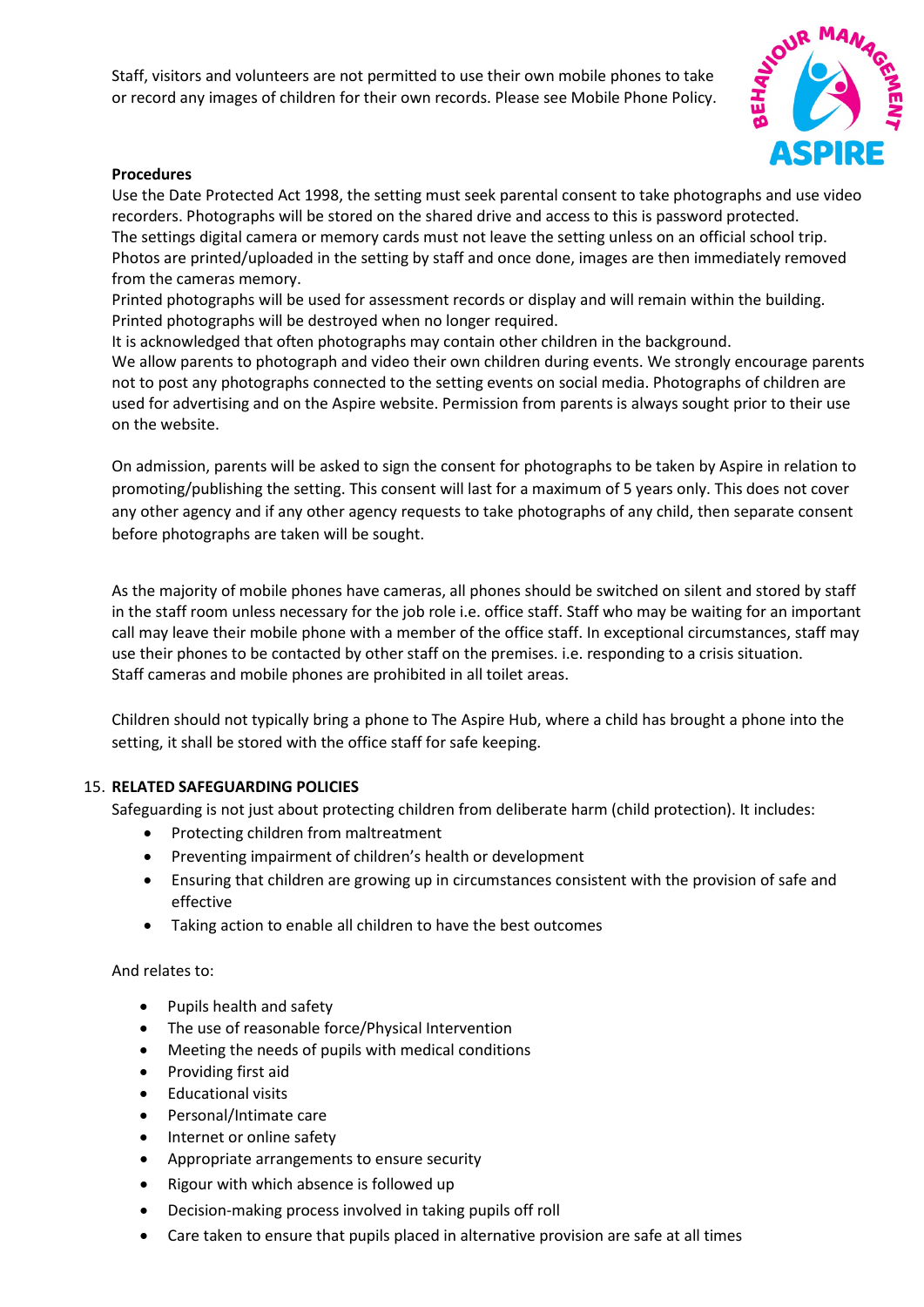Safeguarding can involve a range of potential issues such as:

- Child sexual exploitation
- Bullying including online bullying (cyberbullying)
- Domestic abuse
- Drugs and/or alcohol
- Fabricated or induced illness
- Faith abuse
- Female Genital Mutilation
- Forced marriage and honour-based violence
- Gangs and youth violence
- Gender based violence/violence against women and girls
- Mental health
- Private fostering
- Preventing radicalisation (Children who may be vulnerable to violent extremism)
- Sexting
- Teenage relationship abuse
- Trafficking

Related policies include:

- Admissions & Referral
- Anti-bullying Policy
- Behaviour Policy
- Complaints Policy
- Staff Disciplinary Procedure
- Equal Opportunities
- Online Safety Policy
- First Aid Policy
- Health & Safety
- Medication Policy
- Personal/Intimate Care Policy
- Physical Intervention Policy
- Safer Recruitment Policy
- SEND Policy
- Inclusion Policy
- Staff behaviour/codes of conduct
- Whistle Blowing

#### **CHILD PROTECTION PROCEDURES**

The DSL will ensure that the Child Protection Policy is made publicly available and that parents are aware of the fact that all cases of suspected abuse or neglect will be referred to Children's Social Care. They will also ensure that staff know the policy and use it appropriately, that it is reviewed and updated regularly along with the proprietors/management.

#### **What should Staff/Volunteers do if they have concerns about a child or young person?**

Education professionals who are concerns about a child's welfare or who believe that a child is or may be at risk of abuse should pass any information to the DSL, this should *ALWAYS* occur as soon as possible and certainly within 24 hours.



#### **The DSL Burnley Hub – Stacey Faulkner**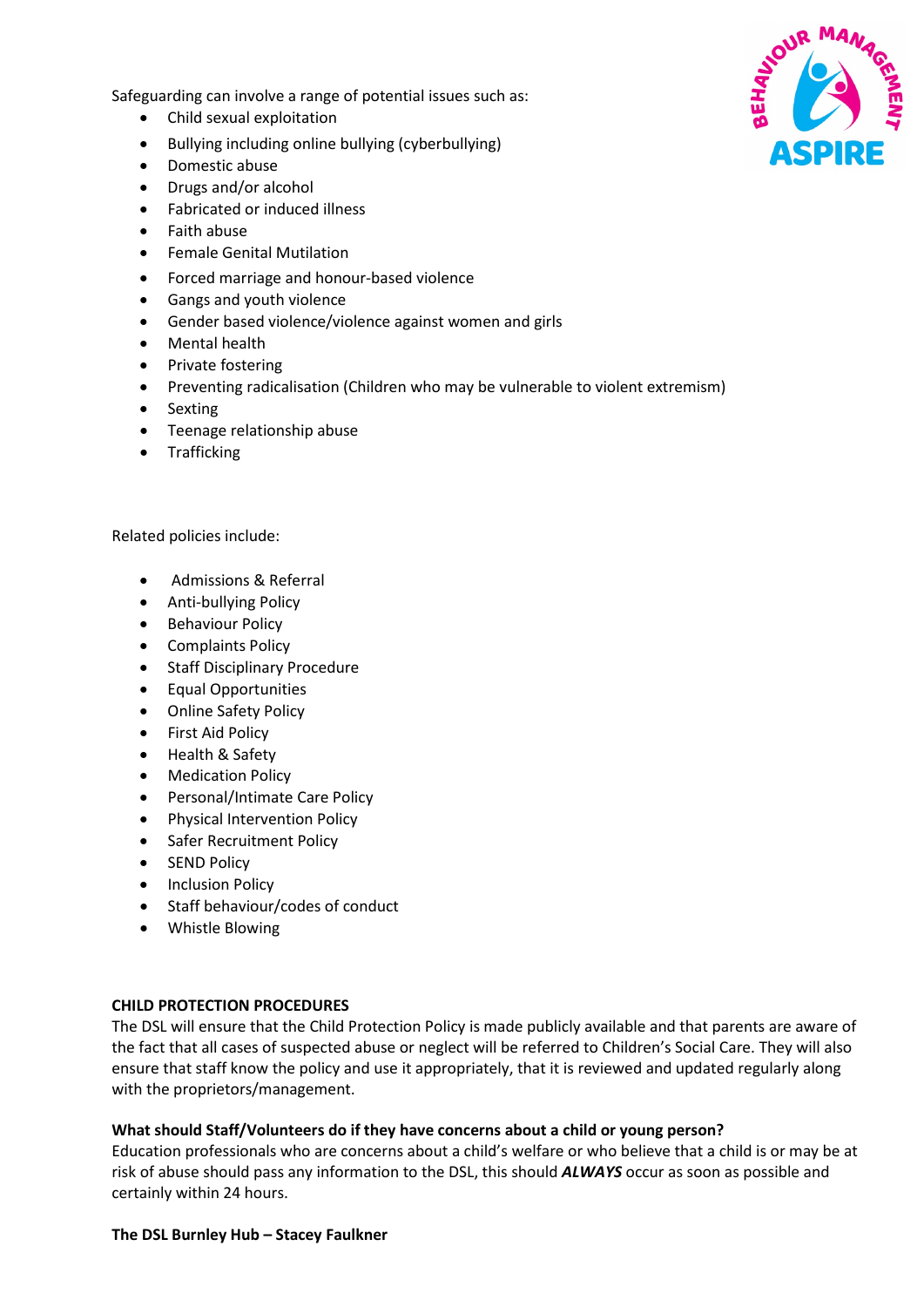#### **The DSL Bolton Hub – Katherine Jackson The backup DSL Bolton Hub – Gillian Bullock The Prevent Lead Bolton Hub is – Gillian Bullock**

It is these senior colleagues who are responsible for taking action where the welfare or safety of children or young people is concerned. If staff are uncertain about whether their concerns are indeed 'child protection' then a discussion with their DSL will assist in determining the most appropriate next course of action:

#### **Staff should never:**

- Do nothing/assume that another agency or professional will act or is acting
- Attempt to resolve the matter themselves, the process in our school is that all concerns are reported to the DSL/backup DSL, if no one who is DSL trained is contactable, then the concerns are reported to the next most senior member of staff.
- •

#### **What should the DSL consider right at the outset?**

- Am I dealing with 'risk' or 'need'? (By definition, a child at risk is also a child in need. However, what is the priority / level and immediacy of risk / need?)
- Can the level of need identified be met in or by the setting or by accessing universal services/undertaking a level 2 CAF/TAF without referral to Children's Social Care
- What resources are available to me / the setting and what are their limitations?
- Is the level of need such that a referral needs to be made to Children's Social Care which requests that an assessment of need be undertaken? (Level 3 on the Continuum of Need (CoN))
- Is the level and/or likelihood of risk such that a child protection referral needs to be made (i.e. a child is suffering or is likely to suffer significant harm? (Level 4 on the CoN)
- What information is available to me: Child, Parents, Family and Environment?
- What information is inaccessible and, potentially, how significant might this be?
- Who do/don't I need to speak to now and what do they need to know?
- Where can I access appropriate advice and/or support? (Safeguarding in Education Team
- If I am not going to refer, then what action am I going to take? (e.g. CAF, time-limited monitoring plan, discussion with parents or other professionals, recording etc.)

#### **Feedback to Staff Who Report Concerns to the DSL**

Rules of confidentiality dictate that it may not always be possible or appropriate for the DSL to feedback to staff who report concerns to them. Such information will be shared on a 'need to know' basis only and the DSL will decide which information needs to be shared, when and with whom. The primary purpose of confidentiality in this context is to safeguard and promote the child's welfare.

#### **Thresholds for Referral to Children's Social Care (CSC)**

Where a Designated Safeguarding Lead or back up considers that a referral to CSC may be required, there are two thresholds for (and their criteria) and types of referral that need to be carefully considered:

### **a. Is this a Child in Need?**

Under section 17 (S17(10)) of the Children Act 1989, a child is in need if:

- i. He is unlikely to achieve or maintain, or to have the opportunity to achieve or maintain, a reasonable standard of health or development, without the provision of services by a local authority;
- ii. His health or development is likely to be impaired, or further impaired, without the provision of such services;
- iii. He is disabled.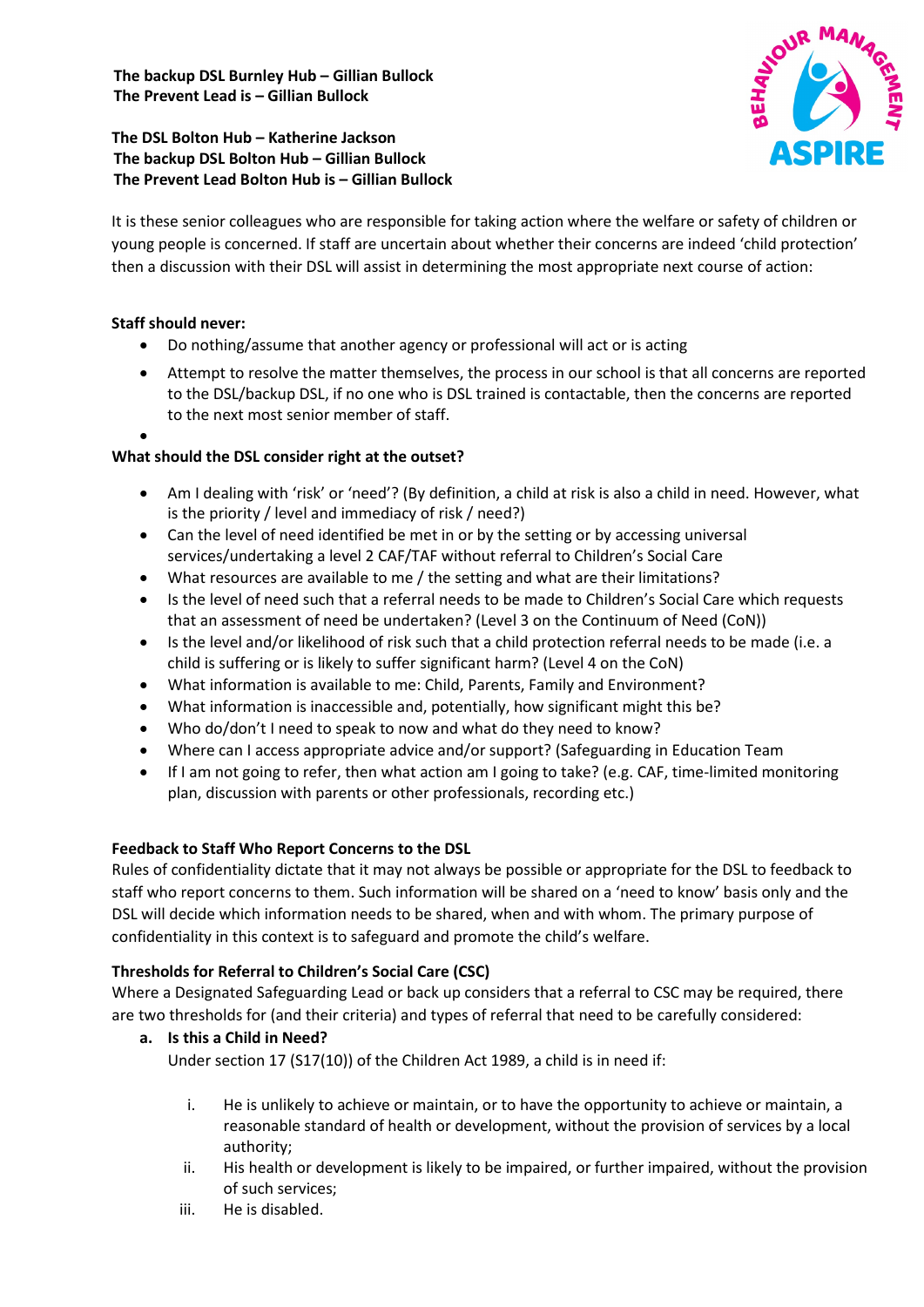#### **b. Is this a Child Protection matter?**

Under section 47(1) of the Children Act 1989, a local authority has a duty to make enquiries where they are informed that a child who lives or is found in their area:



- i. Is the subject of an Emergency Protection Order;
- ii. Is in Police Protection; or where they have
- iii. Reasonable cause to suspect that a child is suffering or is likely to suffer significant harm.

Therefore, it is the 'significant harm' threshold that justifies statutory intervention into family life. A professional making a child protection referral under s.47 must therefore provide information which clearly outlines that a child is suffering or is likely to suffer significant harm.

#### **The DSL will make judgements around 'significant harm', levels of 'need' and 'risk' when to refer.**

#### **Making Referrals to CSC**

**(Guidance for the DSL)** 

- **LEVEL 1 -** needs and risks are met through Universal Services or simple specific agency response
- **LEVEL 2 -** evidence of some unmet needs and low risk. Targeted Service Provision via CAF/TAF
- **LEVEL 3 -** higher levels of unmet needs and medium risk. Child in Need (CIN)
- **LEVEL 4 -** Significant unmet needs and high risk. Child Protection (CP) and Looked After Children.

#### **CSC Responses to Referrals and Timescales**

In response to a referral, Children's Social Care may decide to:

- Provide advice to the referrer and/or child/family
- Refer on to another agency who can provide services
- Convene a Strategy Meeting (within five working days)
- Provide support services under Section 17
- Undertake a Statutory Assessment (completed within 45 working days)
- Convene an Initial Child Protection Conference (within 15 working days of a Strategy Meeting)
- Accommodate the child under Section 20 (with parental consent)
- Make an application to court for an Order
- Take no further action
- Step down to Wellbeing, Prevention and Early Help

#### **Feedback from Children's Social Care**

Upon receiving referral, Children's Social Care will decide on a course of action. They should acknowledge receipt of a written referral within ONE working day. If the referrer has not received an acknowledgement within THREE working days they should make contact with the relevant manager in the Children's Social Care Team. The Children's Social Care manager is responsible for ensuring that the referrer and the family (provided this does not increase any risk to the child) are informed of the outcome of the referral and reasons for supporting the decision. This will be done as soon as possible and, in all cases, within a maximum of 7 working days.

#### **Offloading/De-briefing**

It may be necessary that staff members need to 'offload' before they go home when involved in a difficult situation. We encourage staff to talk to either the DSL or back-up DSL if they feel they need to. Where there are 2 members of staff involved, liaising with each other is acceptable where necessary for a Scholarpack write up, however confidentiality within that environment must be maintained and not be discussed with other members of staff. We ask staff to be mindful of who is within earshot of their conversation.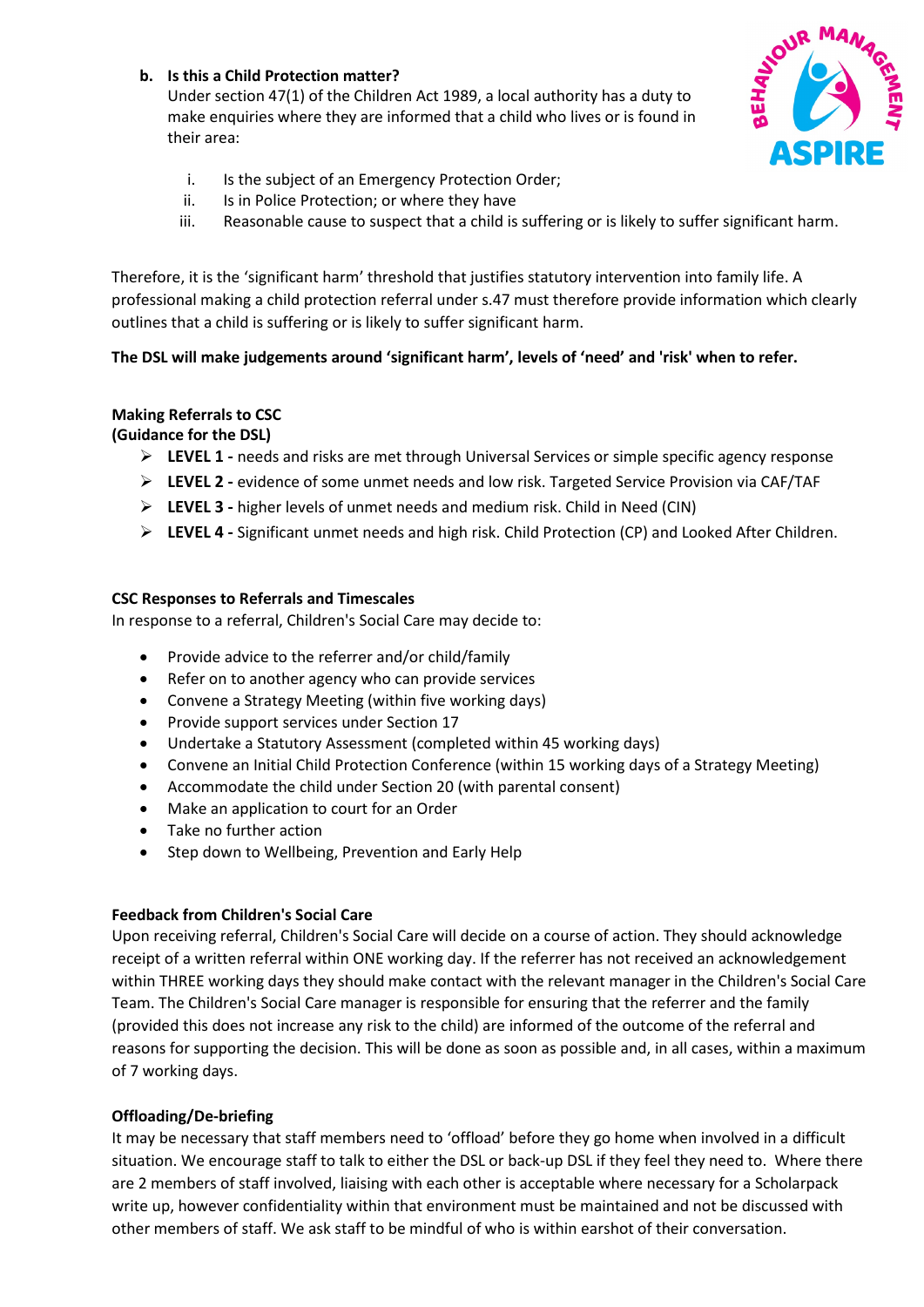We encourage staff to complete 'Serious Incident Form', this enables staff to have some 'time out' after dealing with an incident and allows staff to reflect on the incident and also their actions. When completed and handed in, it also advises SMT where additional support and training may be necessary.



We also have leaflets in the staff room for a free counselling service. Staff can use this service if they feel it would be beneficial for them. This is a link to their website -<https://www.freeflowcounsellingservice.co.uk/>

#### **Risk Assessment 'Checklist'**

- $\square$  Does/could the suspected harm meet the LSCB definitions of abuse?
- $\Box$  Are there cultural, linguistic or disability issues?
- $\Box$  I am wrongly attributing something to impairment?
- $\square$  Does the chronology indicate any possible patterns which could/do impact upon the level of risk?
- $\Box$  Are any injuries or incidents acute, cumulative, and/or episodic?
- $\Box$  Did any injuries result from spontaneous action, neglect, or intent?
- $\square$  Explanations consistent with injuries/behaviour?
- $\Box$  Severity and duration of any harm?
- $\Box$  Effects upon the child's health/development?
- □ Immediate/longer term effects?
- $\Box$  Likelihood of recurrence?
- $\Box$  Child's reaction?
- $\square$  Child's perception of the harm?
- $\Box$  Child's needs, wishes and feelings?
- □ Parent's/carer's attitudes/response to concerns?
- $\Box$  How willing are they to cooperate?
- $\Box$  What does the child mean to the family?
- $\square$  What role does the child play?
- $\Box$  Possible effects of intervention?
- $\Box$  Protective factors and strengths of/for child (i.e. resilience/vulnerability)
- $\Box$  Familial strengths and weaknesses?
- $\Box$  Possibilities?
- $\Box$  Probabilities?
- $\Box$  When and how is the child at risk?
- $\Box$  How imminent is any likely risk?
- $\Box$  How grave are the possible consequences?
- $\Box$  How safe is this child?
- $\square$  What are the risk assessment options?
- $\Box$  What are the risk management options?
- $\Box$  What is the interim plan?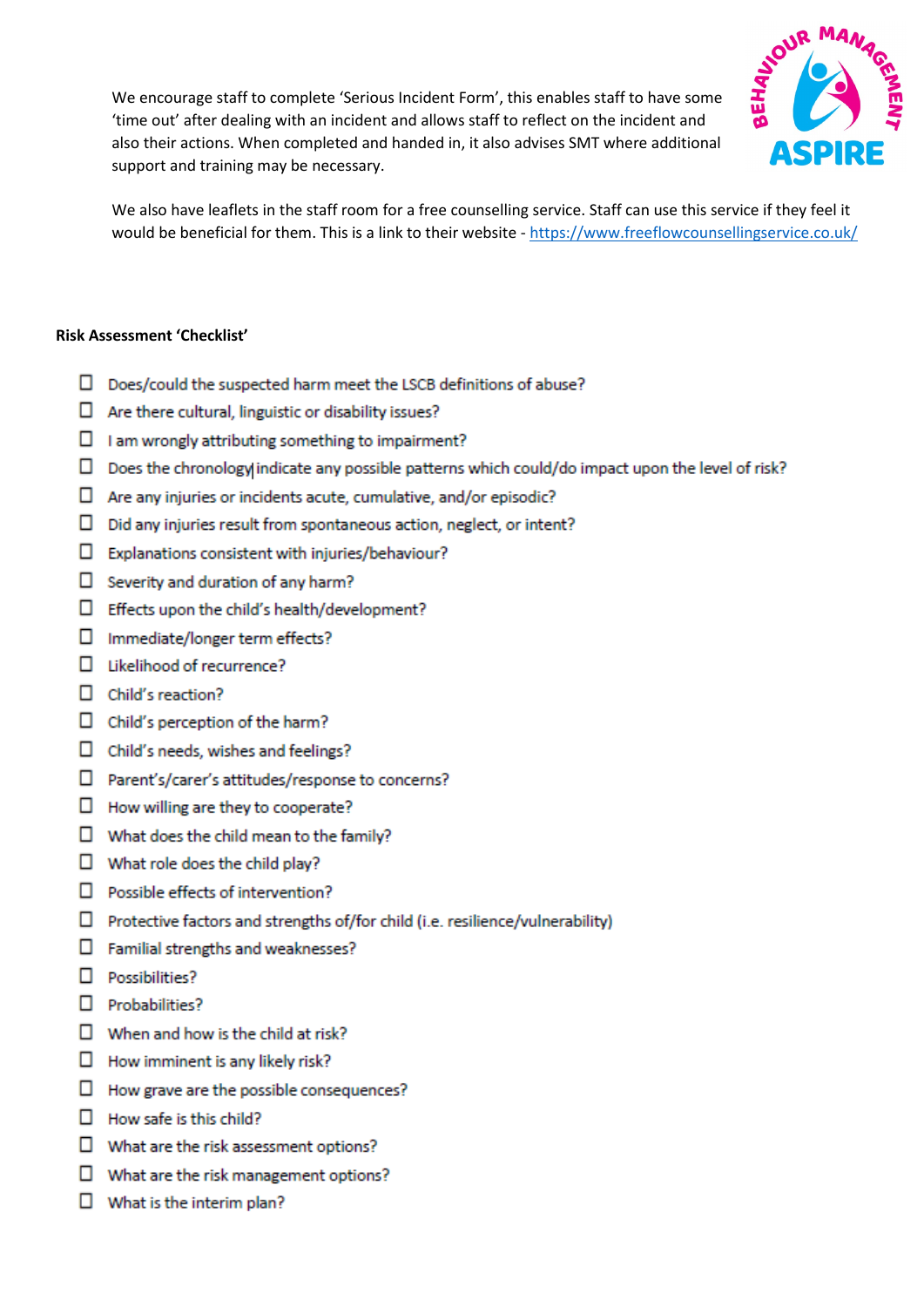#### **COLLECTING CHILDREN FROM THE ASPIRE HUB**

In the event that the parent/carer cannot collect their child at the end of the day and they wish to send another adult, there is a procedure in place that each child will have a password. The password will be agreed on admission and provided on the admissions form by the parent/carer.



The adult collecting the child (if not the parent/carer) will have to provide the child's password to staff before staff will allow the adult to remove the child from our premises and care.

Parent/carers will also be expected to provide notice that they will not be collecting their child and another adult will do so in their place.

#### **CHILDREN WHO ARE NOT COLLECTED AT THE END OF THE DAY**

Children will be collected at 15:00. If a child is not collected by 15:15, the parents/carers will be contacted. In the event that we cannot get hold of the child's parent/carer, we will attempt to make contact with the child's emergency contacts.

Two members of staff will stay on site and the child will be supervised. We will continue to attempt to get hold of parents/carers and emergency contact for a reasonable amount of time. If this fails and we still cannot get hold of parents/carers or the emergency contact then we will contact the Child Social Services and follow their guidance.

#### **MISSING CHILDREN**

We have the best interests of all the children at The Aspire Hub at the forefront of everything that we do. We have taken steps to ensure that the building and surrounding areas are safe and that a child remains accounted for at all times, however in the event that a child does go missing whilst at The Aspire Hub, we will take the following steps:

- Alert the DSL
- Regroup the remaining children
- Search the building
- Search the surrounding area
- Call the police
- Inform parents

Each morning, registration is completed electronically via Scholarpack. At 09:30am, Children's Attendance will be checked by the Admin team. If any children are marked as absent and we have not received a call from parents or been advised they are at an appointment, we will attempt to contact parents/guardians and emergency contacts, if necessary. We will then liaise with school and our DSL to consider whether there is cause for concern.

Children will not be able to access the main door, as the internal front doors leading from the corridor and the office and reception areas are coded.

Children who do not attend school due to sickness, or who are late, the Admin team will contact their mainstream school to advise for their registration.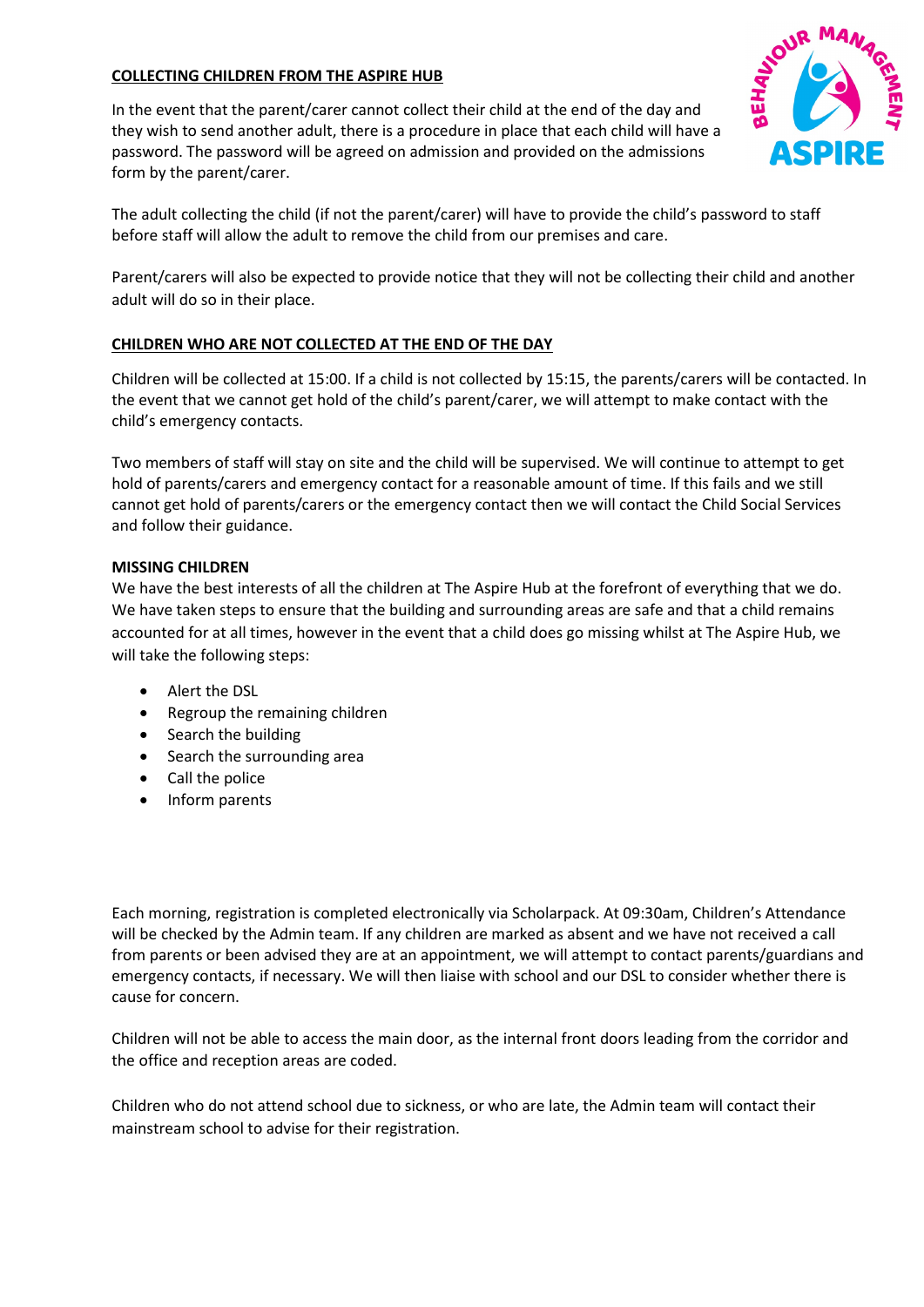

| Date              | <b>Ratification</b>                                | <b>Reviewed by</b>             |
|-------------------|----------------------------------------------------|--------------------------------|
| Feb 2017          | This policy was ratified by the board of Directors | <b>Directors</b>               |
|                   |                                                    |                                |
| August 2017       | Policy was amended to reflect the changes to The   | GB                             |
|                   | Hub converting to school status                    |                                |
| August 2017       | Further changes to reflect school status           | Lauren Bullock                 |
| September 2018    | Further changes to reflect changing in staffing    | Lauren Bullock                 |
| December 2018     | Further changes to reflect changes to registration | Lauren Bullock                 |
|                   | procedure and to reinforce confidentiality and     |                                |
|                   | offloading process                                 |                                |
| August 2019       | Amendment to reflect staff changes and             | <b>GB &amp; Lauren Bullock</b> |
|                   | Safeguarding Training received by all staff        |                                |
| November 2020     | Amendment to reflect staff changes and updated     | Louise English                 |
|                   | Training received by all staff                     |                                |
| September 2021    | Amendment to reflect new DSL's and training        | Lauren Bullock                 |
|                   | undertaken                                         |                                |
| <b>March 2022</b> | Amended links and added in Bolton Details,         | Louise English                 |
|                   | updated to incorporate KCSiE 2021                  |                                |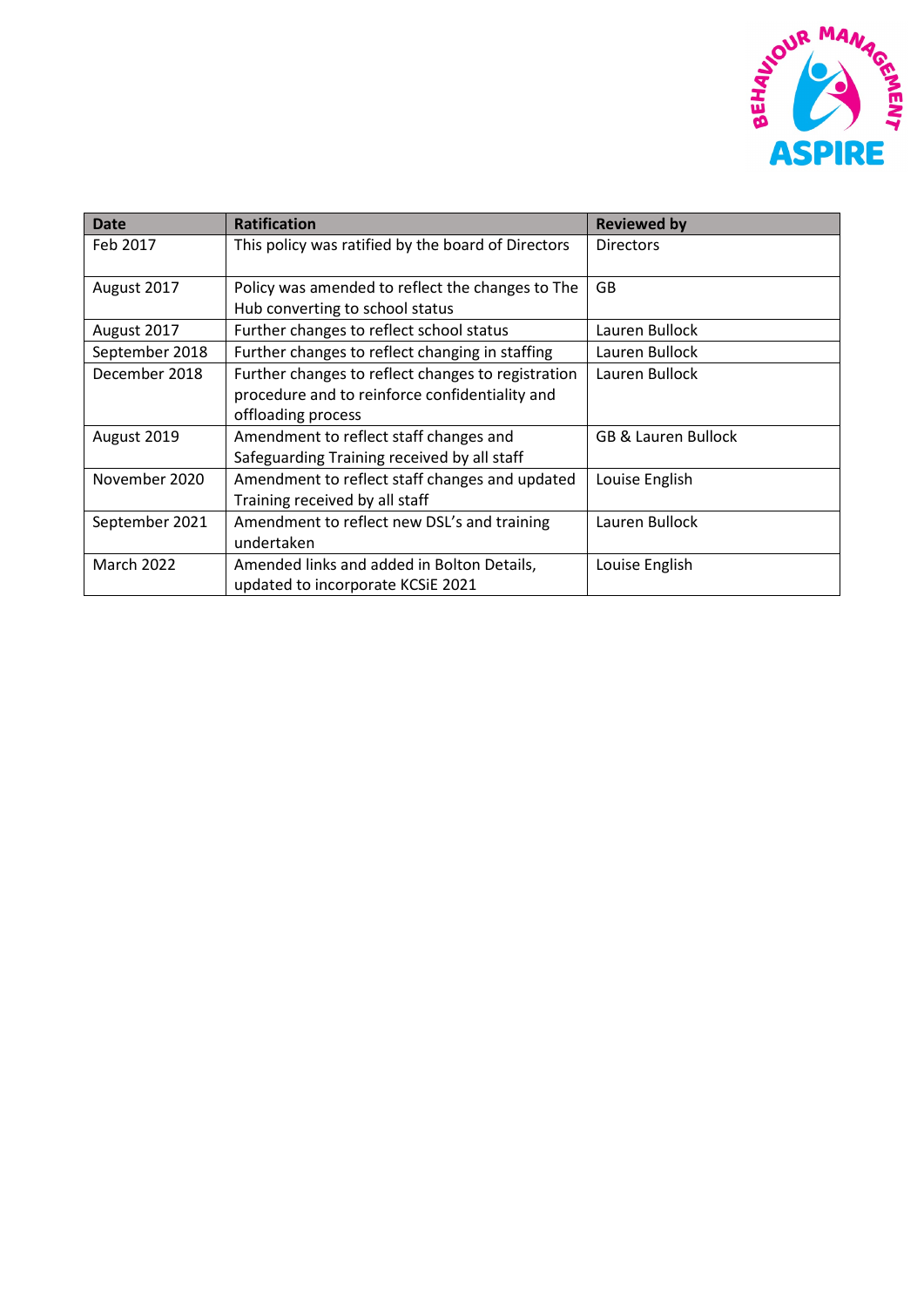

#### **APPENDIX 1: TAKING ACTION ON CHILD WELFARE/PROTECTION CONCERNS**

#### **Lancashire-**



Activate Windows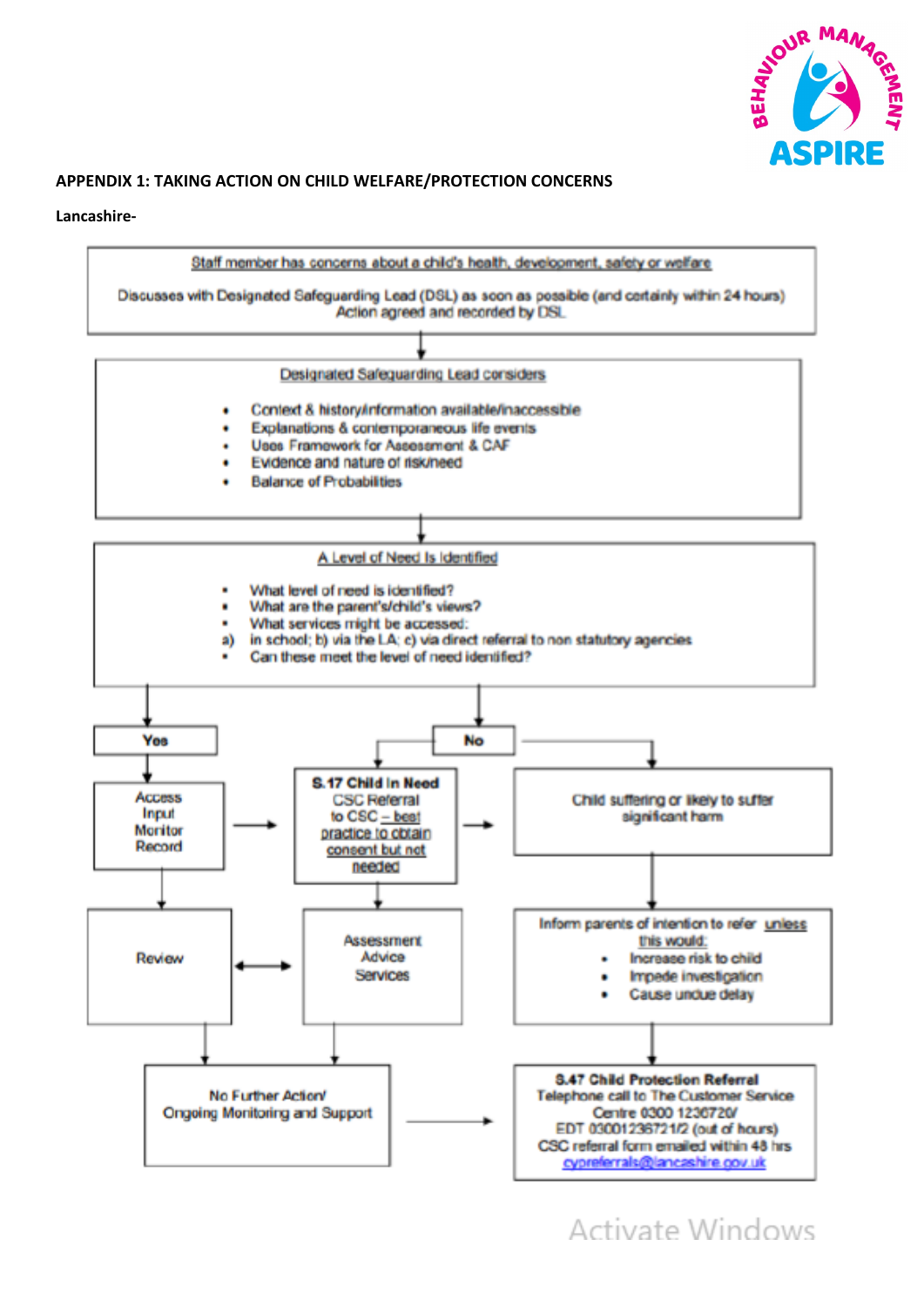

**Bolton-**



If a child has a disability or special education needs and is considered a 'child Β in need', and there are no child protection concerns, a direct referral should be made to the Children With Disabilities Team

#### **Framework for Action**

Providing effective support to children and their parents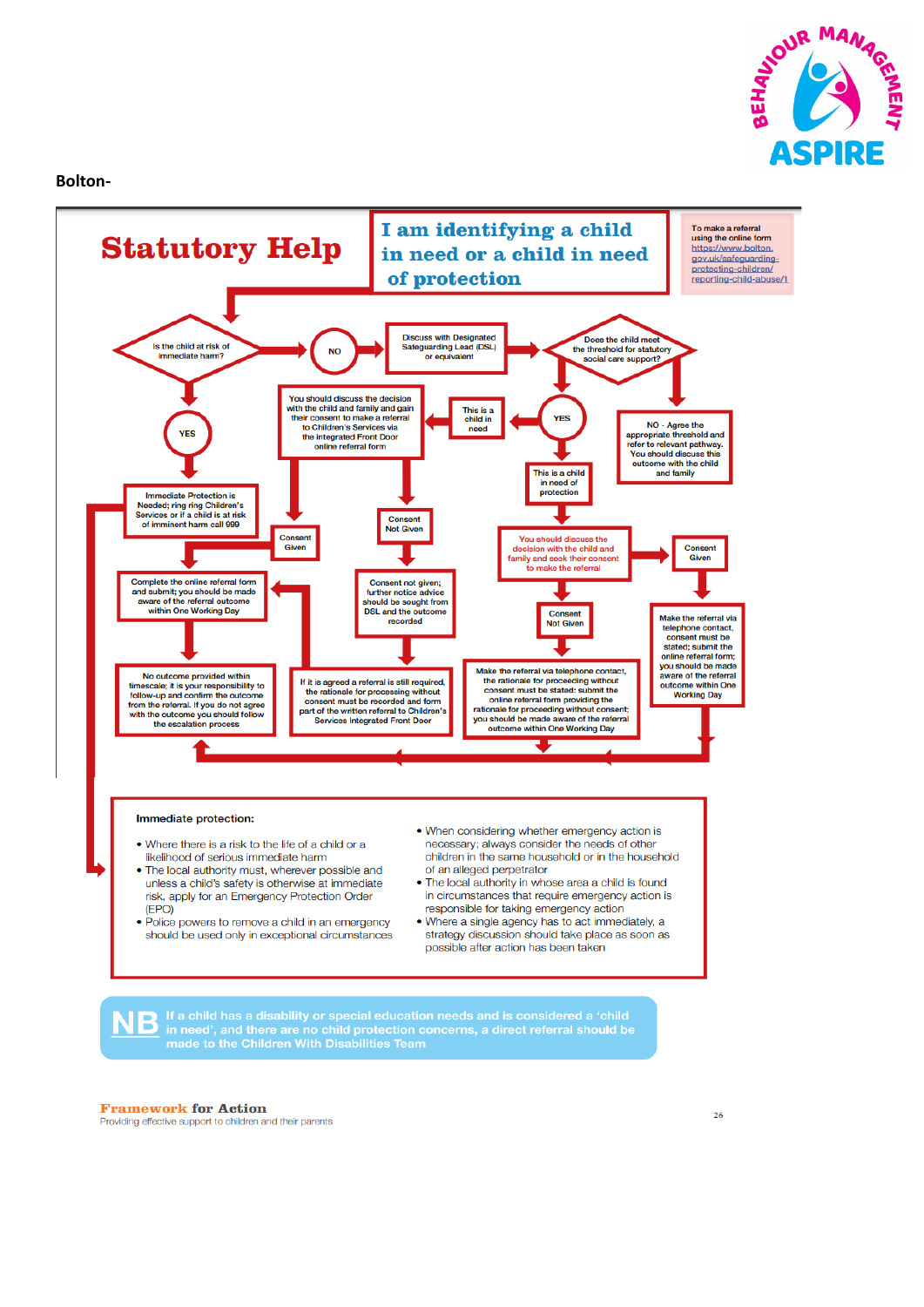#### **APPENDIX 2: TALKING AND LISTENING TO CHILDREN**



If a child wants to confide in you, you **SHOULD:**

- Be accessible and receptive
- Listen carefully and uncritically, at the child's pace
- Take what is said seriously
- Reassure children that they are right to tell
- Tell the child that you must pass this information on
- Make sure that the child is ok
- Make a careful record of what was said

#### You should **NEVER:**

- Investigate or seek to prove or disprove possible abuse
- Make promises about confidentiality or keeping 'secrets' to children
- Assume that someone else will take the necessary action
- Jump to conclusions, be dismissive or react with shock, anger, horror etc.
- Speculate or accuse anybody
- Investigate, suggest or probe for information
- Confront another person (adult or child) allegedly involved
- Offer opinions about what is being said or the persons allegedly involved
- Forget to record what you have been told
- Fail to pass this information on to the correct person (the Designated Senior Leader)

Children with communication difficulties, or who use alternative/augmentative communication systems:

- While extra care may be needed to ensure that signs of abuse and neglect are interpreted correctly, any suspicions should be reported in exactly the same manner as for other children
- Opinion and interpretation will be crucial (be prepared to be asked about the basis for it and to possibly have its validity questioned if the matter goes to court)

#### **Recordings should**:

- State who was present, time, date and place
- Be passed to the DSL or backup immediately (certainly within 24 hours)
- Use the child's words wherever possible
- Be factual/state exactly what was said
- Differentiate clearly between fact, opinion, interpretation, observation and/or allegation

#### **What information do you need to obtain:**

- Schools have no investigative role in child protection
- Never prompt or probe for information, your job is to listen, record and pass on
- Ideally, you should be clear about what is being said in terms of who, what, where and when
- The question which you should be able to answer at the end of the listening process is 'might this be a child protection matter?'
- If the answer is yes, or if you're not sure, record and pass on immediately to the DSL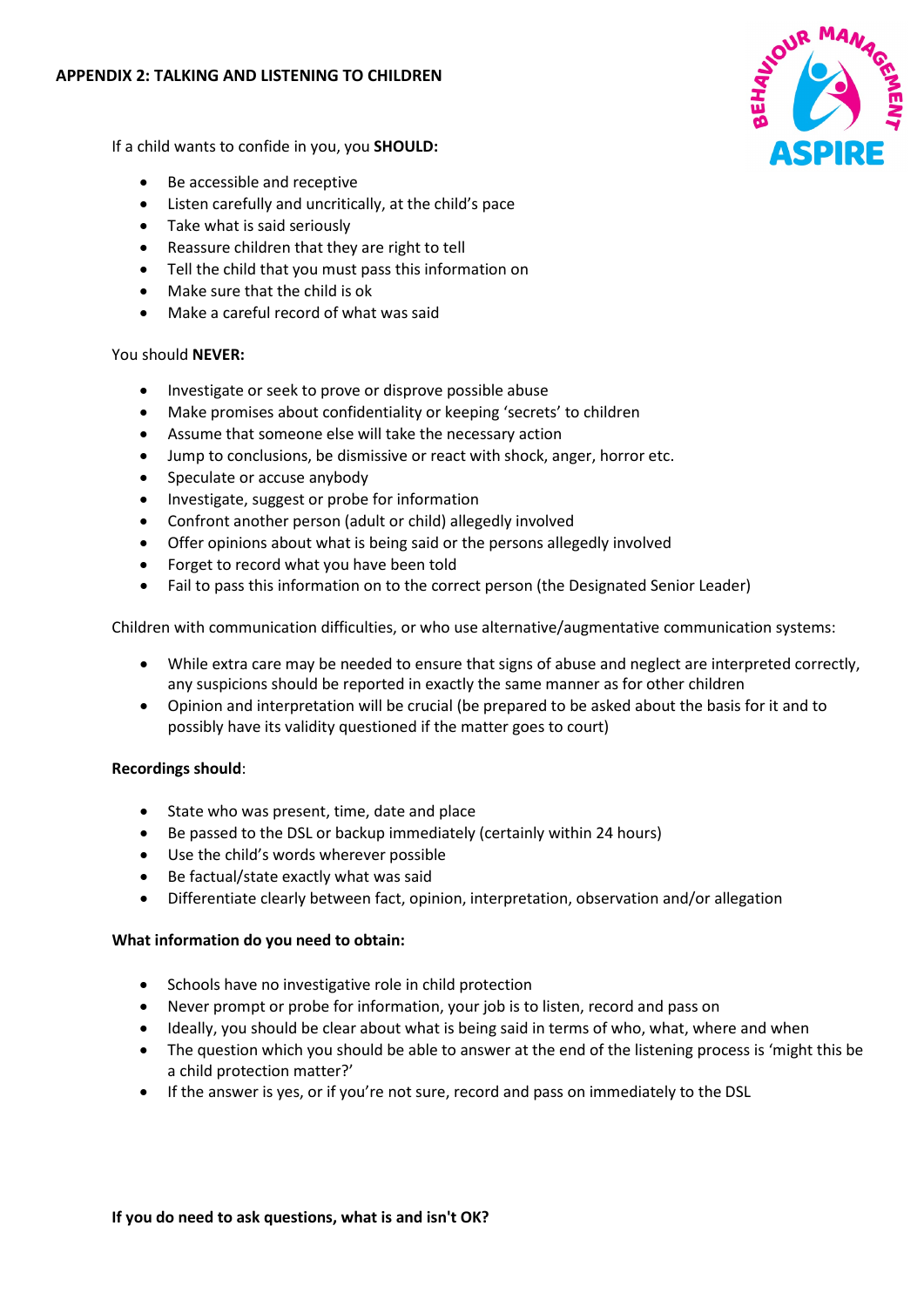- Never asked closed questions i.e. ones which children can answer yes or no to e.g. Did he touch you?
- Never make suggestions about who, how or where someone is alleged to have touched, hit etc
- If we must, use only 'minimal prompts' such as 'go on … tell me more about that … tell me everything that you remember about that … … '
- Timescales are very important: 'When was the last time this happened?' is an important question

#### **What else should we think about in relation to disclosure?**

- Is there a place in school which is particularly suitable for listening to children e.g. not too isolated, easily supervised, quiet etc.
- We need to think carefully about our own body language how we present will dictate how comfortable a child feels in telling us about something which may be extremely frightening, difficult and personal
- Be prepared to answer the 'what happens next' question
- We should never make face-value judgements or assumptions about individual children. For example, we 'know that [child] tells lies'
- Think about how you might react if a child DID approach you. We need to be prepared to offer a child in this position exactly what they need in terms of protection, reassurance, calmness and objectivity
- Think about what support you could access if faced with this kind of situation.

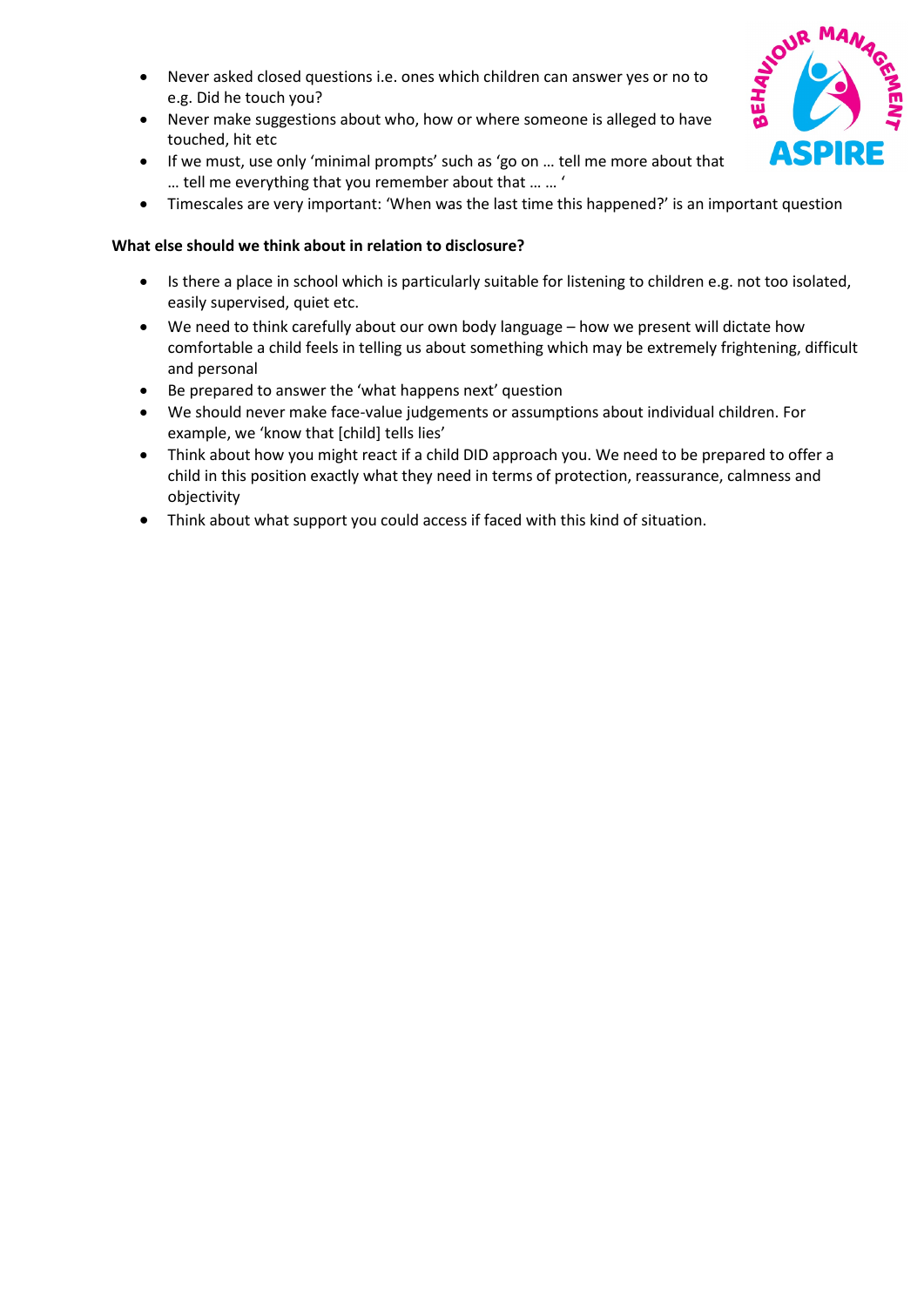#### **APPENDIX 3 – BRUISES TO NON –MOBILE CHILDREN FLOW CHART**

The flowchart below has been developed to assist health, education, early years and social care practitioners in following the agreed multi-agency procedure where a non-mobile child is observed with bruising and/or injuries.